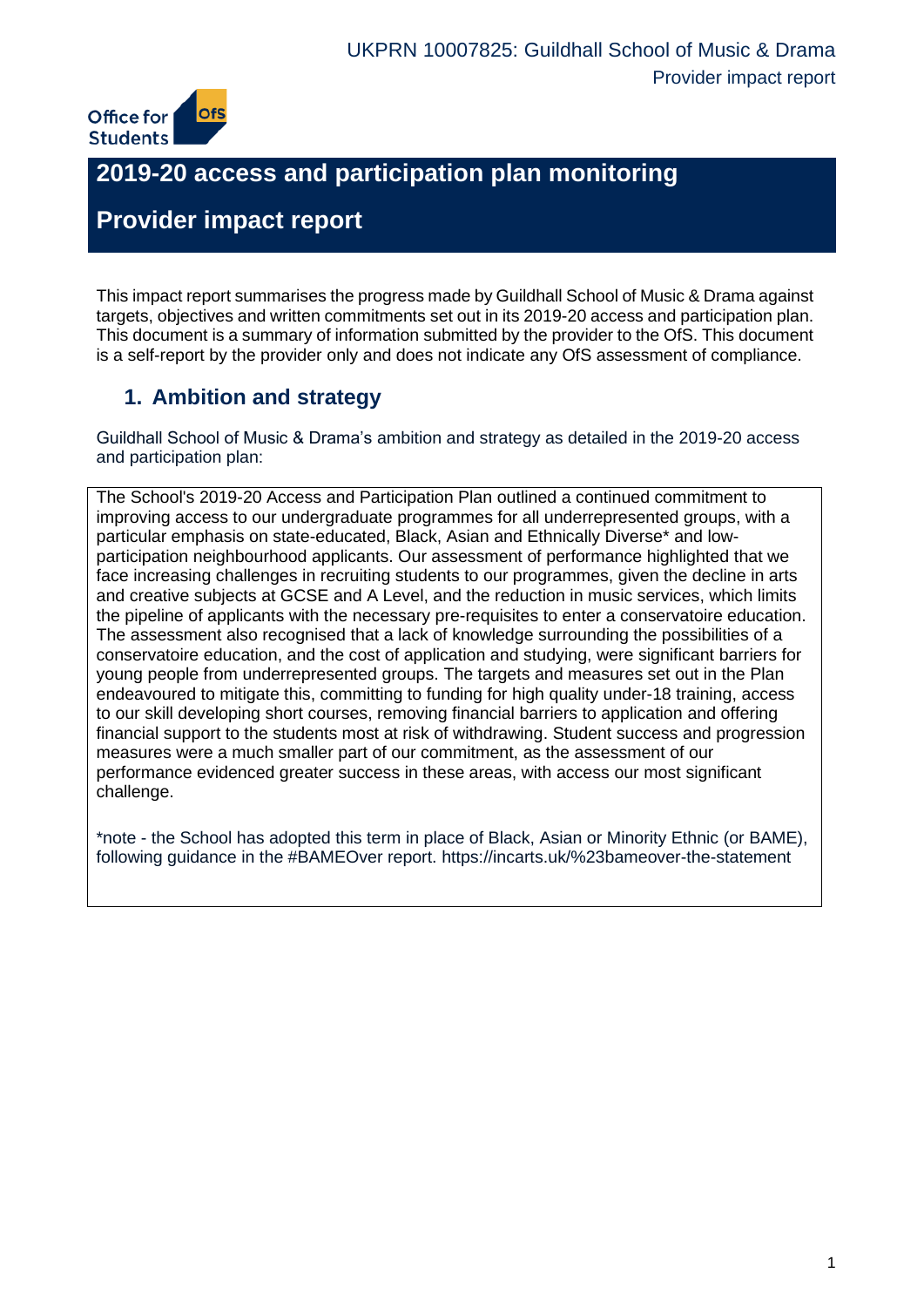# **2. Self-assessment of targets**

The tables that follow provide a self-assessment by Guildhall School of Music & Drama of progress against the targets approved in its 2019-20 access and participation plan.

Please note the tables contain only a summary of target milestones approved in 2019-20 access and participation plans. Full information can be found in Table 8a - statistical targets and milestones and Table 8b -**Other milestones and targets** of Guildhall School of Music & Drama's 2019-20 [access and participation plan.](https://www.officeforstudents.org.uk/advice-and-guidance/the-register/search-for-access-and-participation-plans/#/AccessPlans/)

Any optional commentary provided against the targets is given in [Annex B.](#page-19-0)

### <span id="page-1-0"></span>**Statistical targets and milestones**

| Reference<br>Number<br>(lifecycle)<br>stage) | <b>Description</b>                                                                                                  | <b>Baseline</b><br>year                                                  | <b>Baseline data</b> | 2018-19 milestone | 2019-20 milestone | <b>Units of</b><br>target | <b>Comparison</b><br>year | <b>Actual</b><br>performance<br>in comparison<br>year | <b>Target self-</b><br>assessment |
|----------------------------------------------|---------------------------------------------------------------------------------------------------------------------|--------------------------------------------------------------------------|----------------------|-------------------|-------------------|---------------------------|---------------------------|-------------------------------------------------------|-----------------------------------|
| T16a_01<br>(Access)                          | State school and state supported<br>(Music & Dance scheme)<br>undergraduate applications -<br>baseline 2010         | Other<br>(please<br>give details<br>in.<br><b>Description</b><br>column) | 77.5%                | 88                |                   | 89 Percentage             | 2019-20                   |                                                       | 75.5 No progress                  |
| T16a_02<br>(Access)                          | Applications from UK Black &<br>Minority Ethnic communities -<br>baseline 2010                                      | Other<br>(please<br>give details<br>in<br><b>Description</b><br>column)  | 10.7%                | 13.2              |                   | 13.3 Percentage           | 2019-20                   | 12.9                                                  | Limited<br>progress               |
| T16a_03<br>(Access)                          | New entrants from state schools<br>and colleges or state-supported in<br>specialist music schools- baseline<br>2010 | Other<br>(please<br>give details<br>in.<br><b>Description</b><br>column) | 67.1%                | 79                | 80                | Percentage                | 2019-20                   | 76.4                                                  | Limited<br>progress               |
| T16a_04<br>(Access)                          | New entrants from UK Black &<br>Minority communities - baseline<br>2010                                             | Other<br>(please<br>give details<br>in.<br><b>Description</b><br>column) | 7.6%                 | 13.8              |                   | 15 Percentage             | 2019-20                   | 12.1                                                  | Limited<br>progress               |
| $T16a_05$<br>(Access)                        | New entrants from low participation<br>neighbourhoods                                                               | 2013-14                                                                  | 8.8                  | 10                | 10.5              | Percentage                | 2019-20                   | 5.3                                                   | No progress                       |
| T16a_06<br>(Student<br>success)              | Retention of new entrants<br>declaring a disability                                                                 | 2012-13                                                                  | 92%                  | 92                | 92                | Percentage                | 2019-20                   | 97.1                                                  | Expected<br>progress              |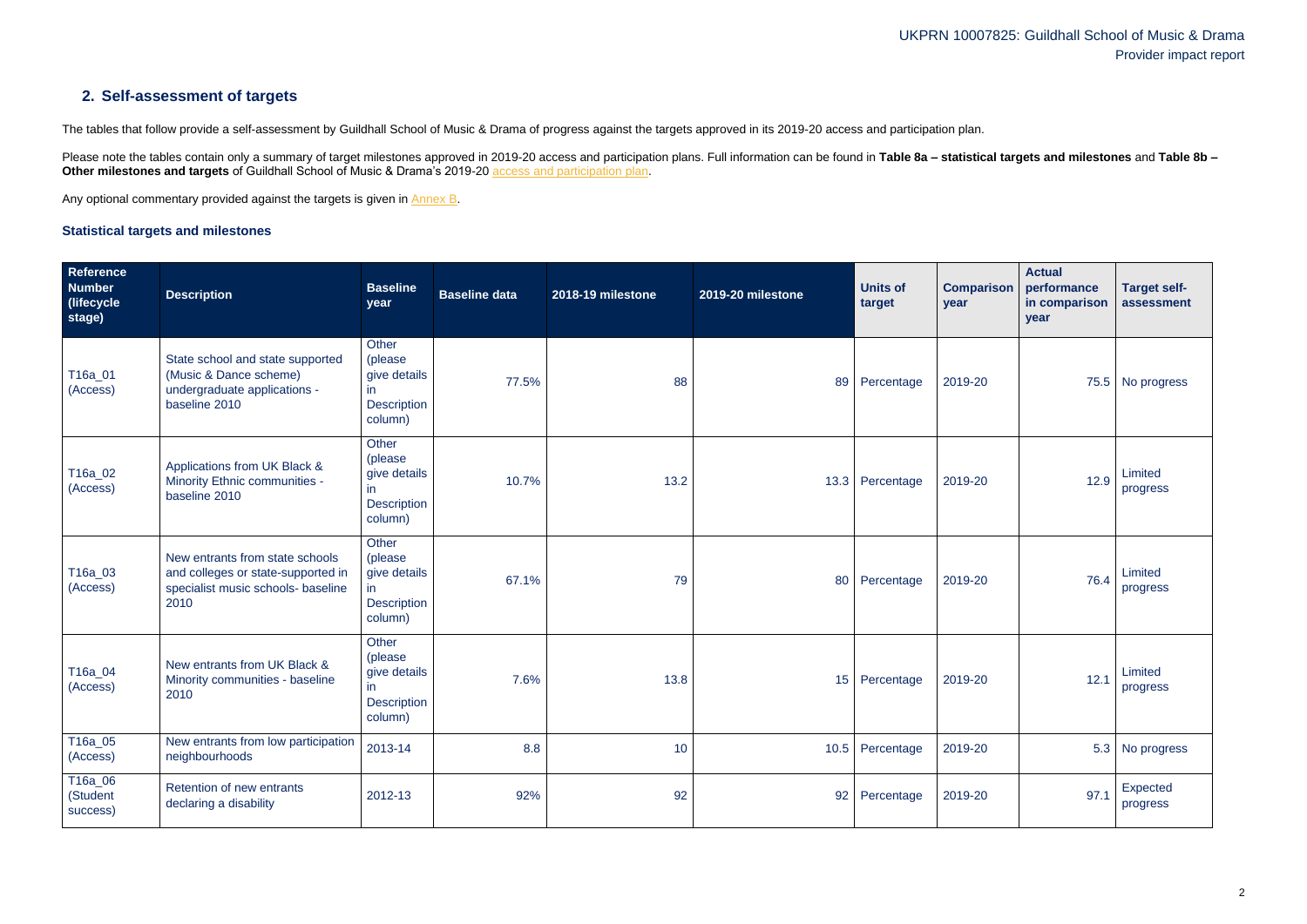| T16a_07<br>(Student<br>success) | Retention of new entrants into yr 2, $\vert$ 2012-13<br>unadjusted                         | 92% | 92 | 92 Percentage   | 2019-20 | 95.7 | Expected<br>progress |
|---------------------------------|--------------------------------------------------------------------------------------------|-----|----|-----------------|---------|------|----------------------|
| T16a_08<br>(Student<br>success) | Retention of new entrants from<br>Black Minority Ethnic Communities   2012-13<br>into yr 2 | 92% | 92 | 92   Percentage | 2019-20 |      | 90.5 No progress     |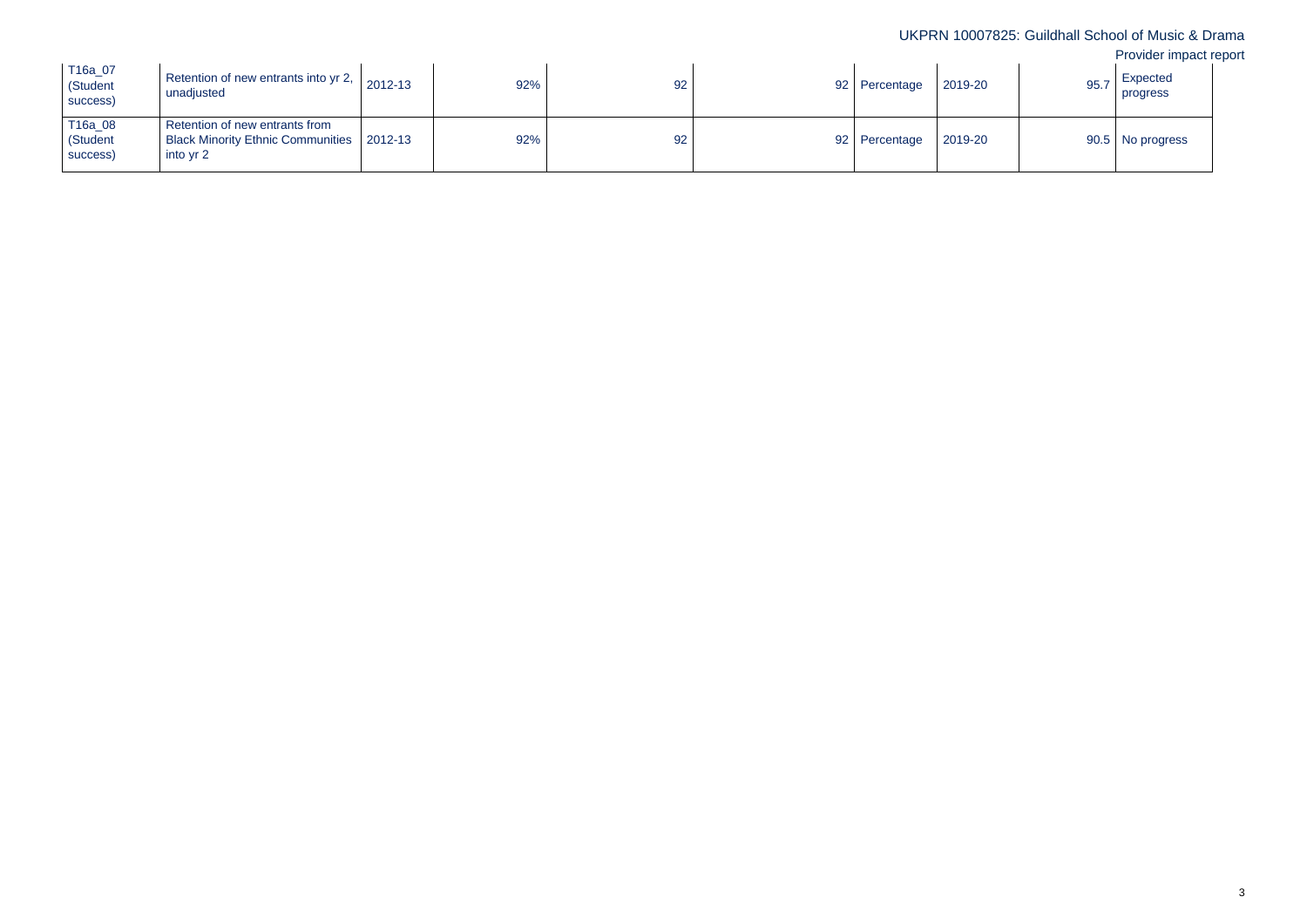# **Other milestones and targets**

| <b>Reference</b><br><b>Number</b><br>(lifecycle<br>stage) | <b>Description</b>                                                                                                                                                       | <b>Baseline</b><br>year | <b>Baseline data</b> | 2018-19 milestone | 2019-20 milestone | <b>Units of</b><br>target | <b>Comparison</b><br>year | <b>Actual</b><br>performance<br>in comparison<br>year | <b>Target self-</b><br>assessment |
|-----------------------------------------------------------|--------------------------------------------------------------------------------------------------------------------------------------------------------------------------|-------------------------|----------------------|-------------------|-------------------|---------------------------|---------------------------|-------------------------------------------------------|-----------------------------------|
| T16b_01<br>(Access)                                       | Take up of assisted places at<br>summer schools from those from<br>low income backgrounds                                                                                | 2014-15                 | 6                    | 14                | 30                | Headcount                 | 2019-20                   | 19                                                    | Limited<br>progress               |
| T16b_02<br>(Access)                                       | Take up of assisted places from<br>those from low income<br>backgrounds across Guildhall<br>Young Artist Division including<br>regional centres                          | 2015-16                 | 27                   | 51                | 75                | Headcount                 | 2019-20                   | 96                                                    | Expected<br>progress              |
| T16b_03<br>(Access)                                       | Outreach project work in target<br>boroughs - general reach - all<br>participants - multiple markers of<br>disadvantage                                                  | 2014-15                 | 6100                 | 6100              |                   | 6100 Headcount            | 2019-20                   | 521                                                   | No progress                       |
| T16b_04<br>(Access)                                       | Outreach project work in target<br>boroughs - specific reach - age 8<br>to 18 years - multiple markers of<br>disadvantage                                                | 2014-15                 | 770                  | 900               |                   | 900 Headcount             | 2019-20                   | 1650                                                  | Expected<br>progress              |
| T16b_05<br>(Access)                                       | Outreach work in government<br><b>Opportunity Areas - assisted CYM</b><br>places and travel bursaries to<br>those from West Somerset and<br>Fenland & East Cambrideshire | 2016-17                 | $\overline{0}$       | 5                 | 8                 | Headcount                 | 2019-20                   | 3                                                     | Limited<br>progress               |
| T16b_06<br>(Access)                                       | Summer school accomodation<br>bursaries to to those from regional<br>partners in Norwich, Taunton and<br>West Somerset, Peterborough and<br>Fenland & East Cambrideshire | 2016-17                 | $\overline{0}$       | 4                 |                   | 5 Headcount               | 2019-20                   |                                                       | 0 No progress                     |
| T16b_07<br>(Access)                                       | Application fee waivers for those<br>from disadvantaged backgrounds<br>awarded during year.                                                                              | 2016-17                 | 121                  | 180               |                   | 220 Headcount             | 2019-20                   |                                                       | 119 No progress                   |
| T16b_08<br>(Access)                                       | <b>Establishment of intensive</b><br>relationships with Access Partner<br>Schools in London                                                                              | 2016-17                 | $\overline{0}$       | 3                 | 5 <sup>5</sup>    | Headcount                 | 2019-20                   |                                                       | Limited<br>progress               |
| T16b_09<br>(Access)                                       | <b>Establishment of intensive</b><br>relationships with Access Partner<br>Schools in regions                                                                             | 2016-17                 | $\overline{0}$       | 3                 |                   | 5 Headcount               | 2019-20                   |                                                       | Limited<br>progress               |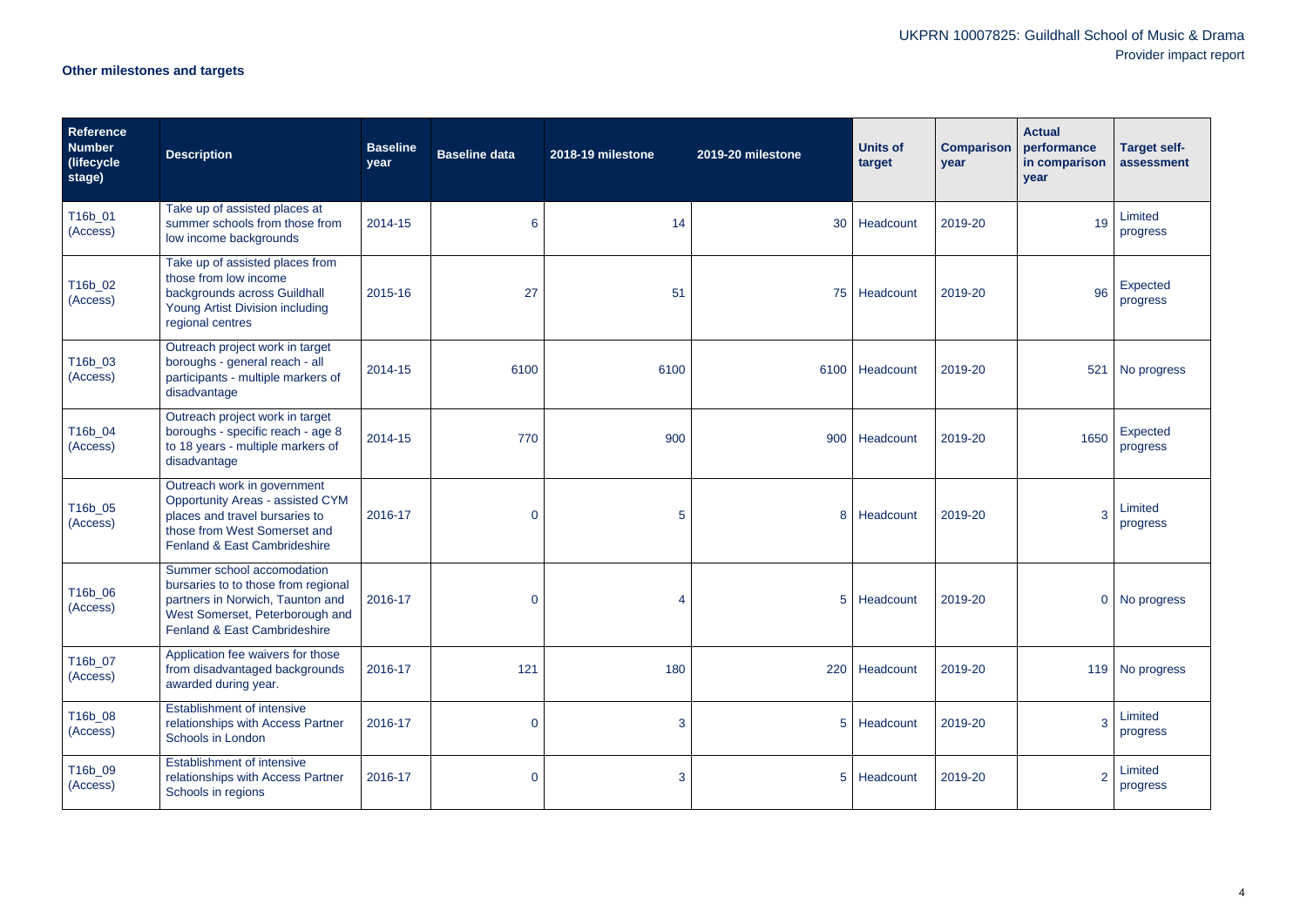|                     |                                                                                                                                                                                                              |         |     |     |                           |      | UKPRN 10007825: Guildhall School of Music & Drama<br>Provider impact report |
|---------------------|--------------------------------------------------------------------------------------------------------------------------------------------------------------------------------------------------------------|---------|-----|-----|---------------------------|------|-----------------------------------------------------------------------------|
| T16b_10<br>(Access) | Target for participants in receipt of<br>a Guildhall Young Artist assisted<br>place completing the academic<br>year and passing end of year<br>assessments.                                                  | 2016-17 | 80% | 80  | 2019-20<br>81 Percentage  | 84.7 | Expected<br>progress                                                        |
| T16b_11<br>(Access) | Target for conversion into<br>unviersity students of Year 13 (and<br>year 14) leavers who had a<br><b>Guldhall Young Artist assisted</b><br>place in their final year - may not<br>be applicable every year. | 2016-17 | 60% | 65% | 2019-20<br>70% Percentage | 72.7 | Expected<br>progress                                                        |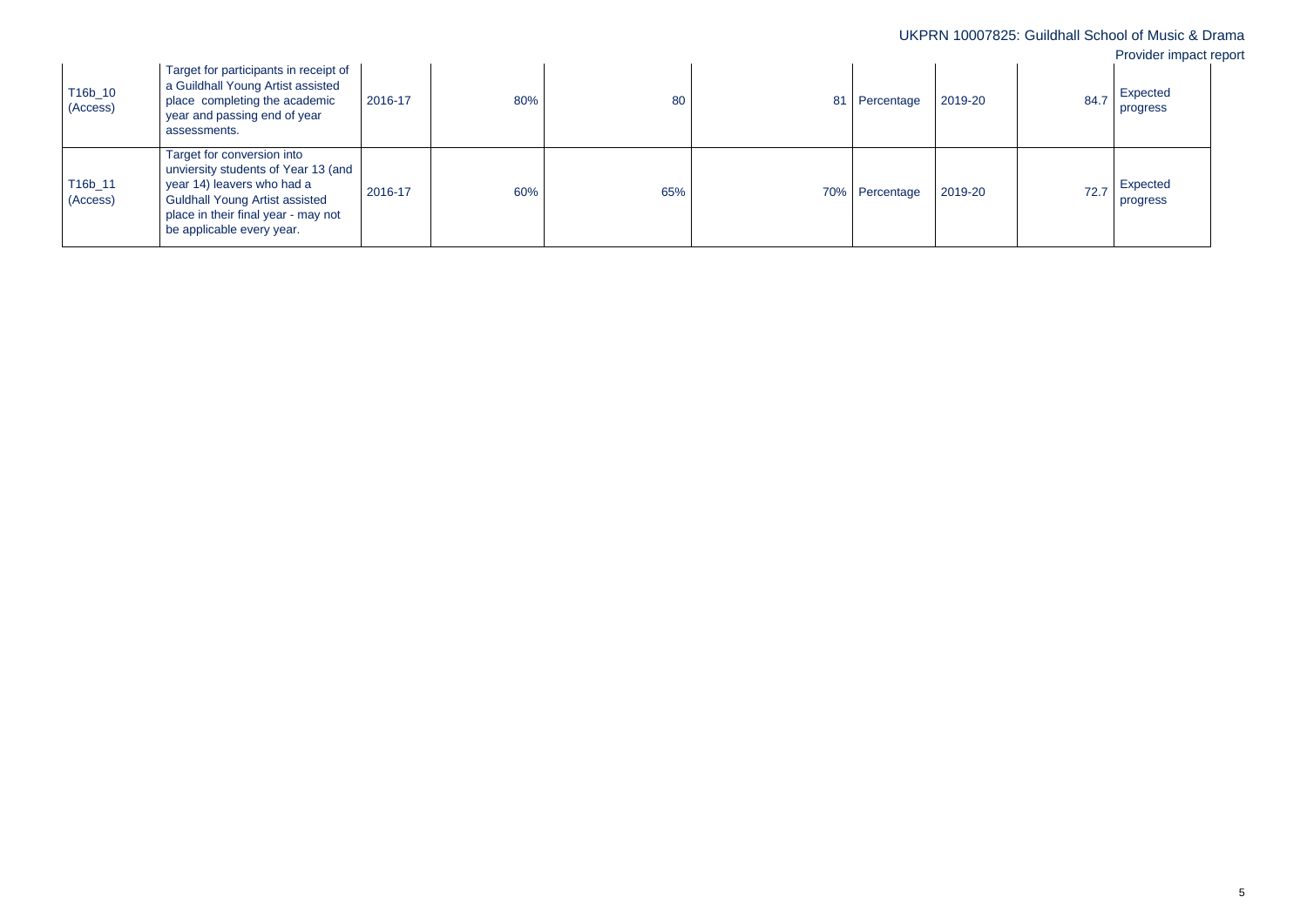### **3. Investment commitments**

### **3.1. Access and participation investment for the last audited year**

Please note that some differences in predicted vs actual spend may be due to reporting differences between academic and financial years.

| <b>Financial year</b>    | 2019-20             |                  |                  |  |  |  |
|--------------------------|---------------------|------------------|------------------|--|--|--|
|                          | Predicted spend (£) | Actual spend (£) | Difference (ppt) |  |  |  |
| Access investment        | £449,150.00         | £339,000.00      | $-25%$           |  |  |  |
| <b>Financial Support</b> | £45,000.00          | £45,000.00       | $0\%$            |  |  |  |

## **4. Action plan**

Where progress was less than expected Guildhall School of Music & Drama has made the following commitments to increase the rate of progress against their targets.

| Number   target | Reference Steps that will be taken in the future to make expected progress against |
|-----------------|------------------------------------------------------------------------------------|
|                 |                                                                                    |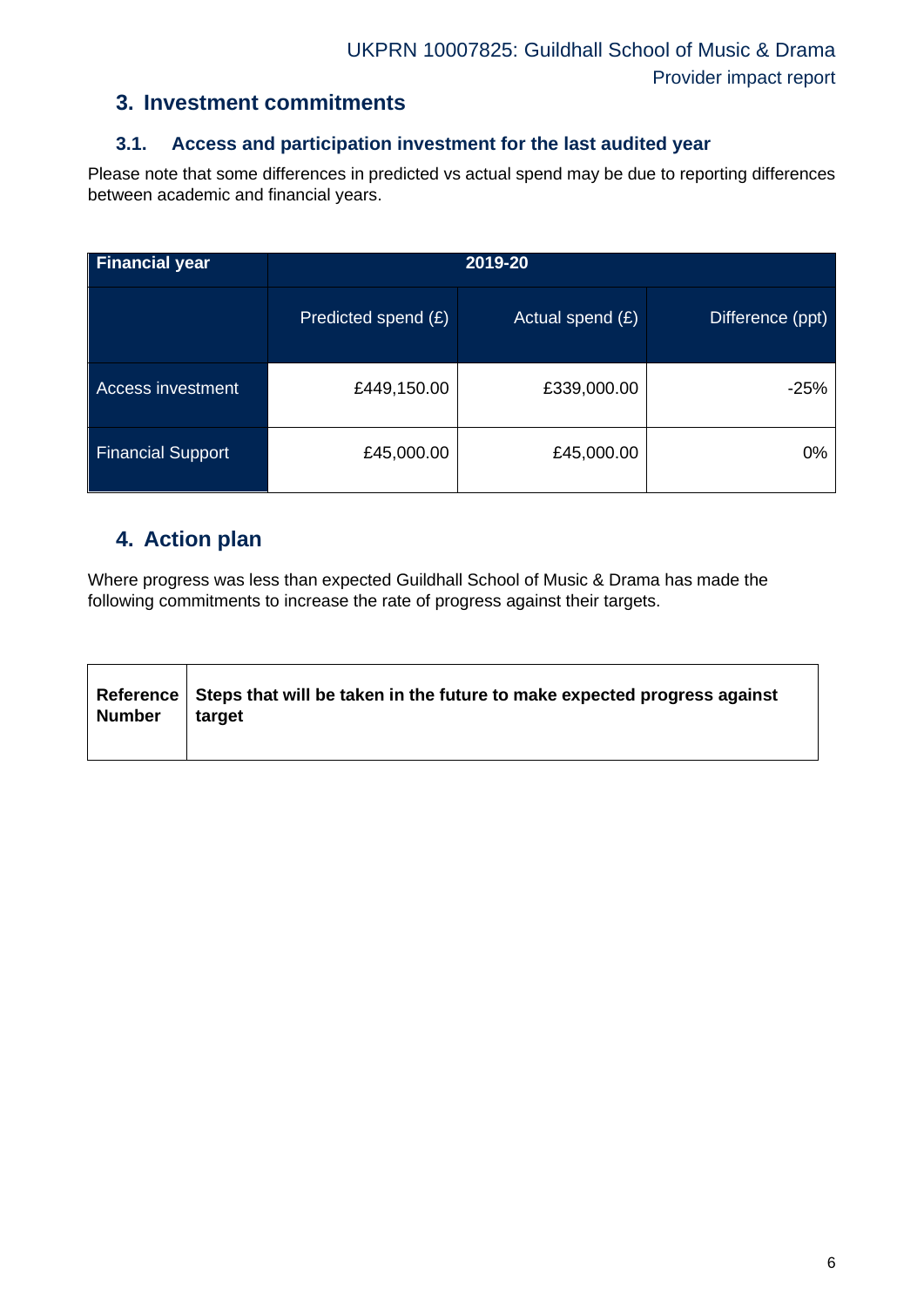| T16a_01 | The 2020/21-2024/25 APP does not outline targets to increase the number of<br>applications from particular groups, although we recognise that continuing work<br>in this area will be conducive to our new entrants' targets. The Plan does,<br>however, have a target in respect of new entrants from state schools or state<br>supported and the School will continue to promote pre-application Access and<br>Participation activity to state schools and colleges nationwide, and look to<br>expand our regular mailing list to ensure opportunities reach as many young<br>people as possible. We will also increase promotion of this activity on our<br>webpages and social media feeds - we saw a 43.6% increase in applications to<br>the Supported Application Scheme in 2020/21, and so this is already having an<br>impact, with a pleasing increase in music participants.<br>Prospective Acting applicants are the largest group of Access and Participation<br>beneficiaries at the School, proportionate to the high volume of applications<br>received for this programme. We therefore offer more Acting workshops than<br>Music or Production Arts, particularly via the Supported Application Scheme. To<br>support this, in November 2020 we recruited 15 new Acting alumni workshop<br>leaders, with a diverse range of experience and backgrounds, ensuring workshop<br>participants can relate to the session leaders, and vice-versa, and supporting<br>belonging and inclusivity. This in turn should tackle any misconceptions about the<br>School, and increase applications.<br>Going forward, we will be looking to expand the music provision as whilst smaller<br>application numbers, the music programmes have the larger intake. We will<br>continue to offer Guildhall Young Artists Transitions to all state educated<br>students in our under 18 training, as our BMus programmes have only 64.7% of<br>state educated applicants, compared with 74.9% for all other undergraduate<br>programmes. The School's investment in high quality, under-18 music training<br>will remain in future plans - some of our under 18 centres are newly established<br>with a younger cohort, and over time we expect that this investment will result in<br>an increase in applications to the School, as these students reach year 13.<br>We will also continue to develop targeted activity departmentally - in 2020/21,<br>this will include Originate Actor Training and Taste of Guildhall for Acting, and<br>Creative Orchestra for Music. Work is ongoing with the Production Arts<br>department to develop activity in this area, with a particular focus on raising the<br>profile of the programme and helping young people create the portfolio needed<br>for application. By 2025, we endeavour to have a regular programme of impactful<br>projects, which showcase the undergraduate programmes and encourage<br>applications from underrepresented applicants, with clear progression between<br>each project to encourage sustained engagement. |
|---------|-------------------------------------------------------------------------------------------------------------------------------------------------------------------------------------------------------------------------------------------------------------------------------------------------------------------------------------------------------------------------------------------------------------------------------------------------------------------------------------------------------------------------------------------------------------------------------------------------------------------------------------------------------------------------------------------------------------------------------------------------------------------------------------------------------------------------------------------------------------------------------------------------------------------------------------------------------------------------------------------------------------------------------------------------------------------------------------------------------------------------------------------------------------------------------------------------------------------------------------------------------------------------------------------------------------------------------------------------------------------------------------------------------------------------------------------------------------------------------------------------------------------------------------------------------------------------------------------------------------------------------------------------------------------------------------------------------------------------------------------------------------------------------------------------------------------------------------------------------------------------------------------------------------------------------------------------------------------------------------------------------------------------------------------------------------------------------------------------------------------------------------------------------------------------------------------------------------------------------------------------------------------------------------------------------------------------------------------------------------------------------------------------------------------------------------------------------------------------------------------------------------------------------------------------------------------------------------------------------------------------------------------------------------------------------------------------------------------------------------------------------------------------------------------------------------------------------------------------------------------------------------------------------------------------------------------------------------------------------------------------------------------------------------------------------------------------------------------|
| T16a_02 | The 2020/21-2024/25 APP does not outline targets to increase the number of<br>applications from particular groups, although we recognise that continuing work<br>in this area will be conducive to the new entrants' targets which are included. For<br>2020/21, the School introduced an ethnicity criterion to the Supported Application<br>Scheme, to encourage more applications from Black, Asian and Ethnically<br>Diverse young people. Again, this is not a compulsory criterion - applicants must<br>meet financial criteria, and then one of six 'additional' criteria. Introducing this<br>resulted in 13 applications to the Scheme from participants who in 2019/20 would<br>not have been eligible. The ethnicity criterion will be added to other Access and<br>Participation projects for 2020/21, and over time, we expect this will encourage<br>engagement from Black, Asian and Ethnically Diverse applicants, leading to an<br>increase in applications.                                                                                                                                                                                                                                                                                                                                                                                                                                                                                                                                                                                                                                                                                                                                                                                                                                                                                                                                                                                                                                                                                                                                                                                                                                                                                                                                                                                                                                                                                                                                                                                                                                                                                                                                                                                                                                                                                                                                                                                                                                                                                                             |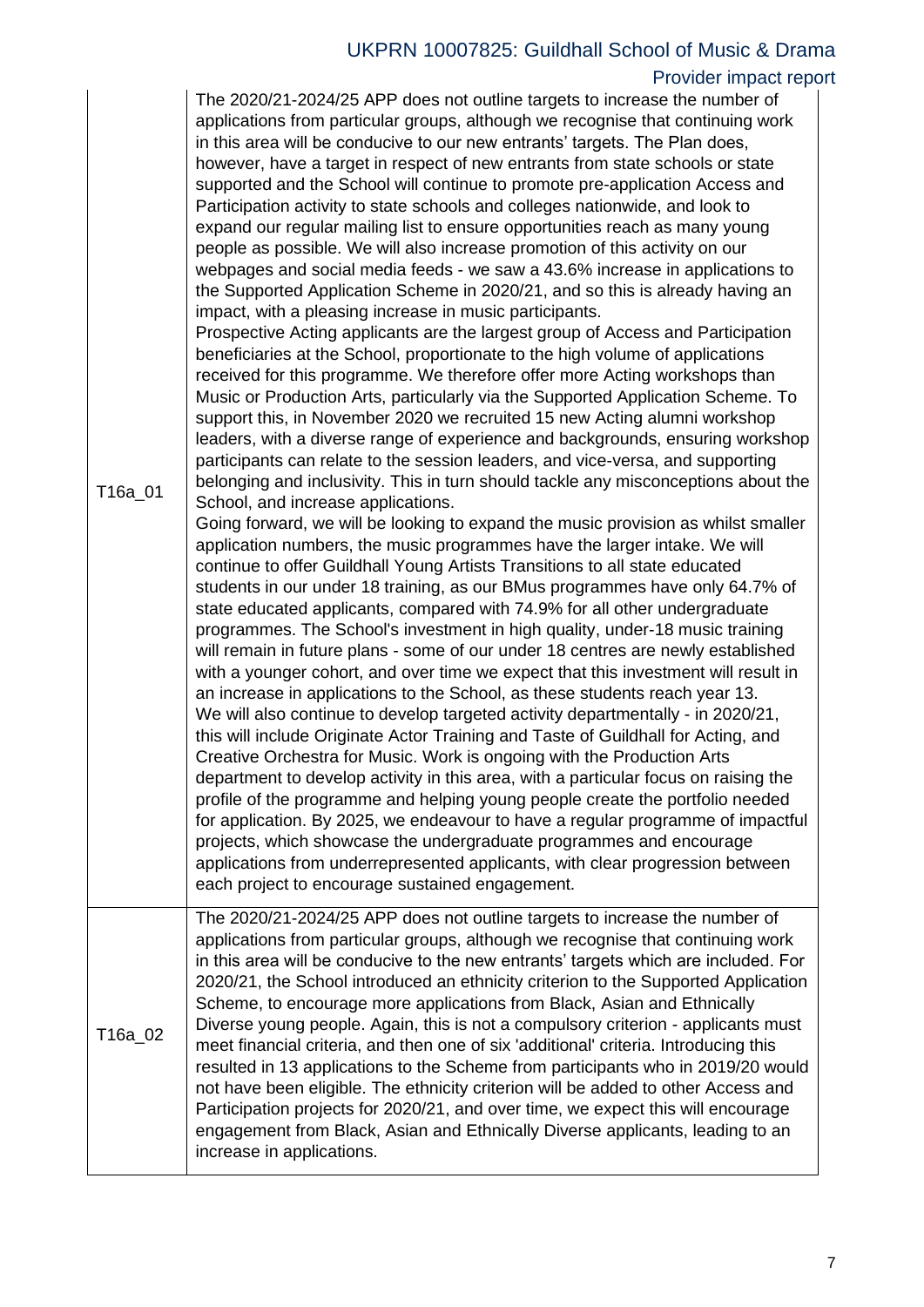| T16a_03 | The School will continue to develop the Supported Application Scheme based on<br>feedback from participants, current students and alumni, ensuring that it provides<br>participants with a 'toolkit' for their auditions and interviews, to increase the<br>likelihood of offers being made, and therefore the likelihood of new entrants.<br>This sits alongside a significant reduction in the Acting application fee for all<br>applicants and more regional based auditions (although the success of online<br>auditions during the pandemic may change the structure of auditions longer<br>term).<br>The School has introduced a new Propel Pathway for BMus programmes, which<br>offers state-educated/funded, reserve offer holders (who also meet one<br>additional Access criteria) personalised tuition to improve their musicianship<br>skills, and the chance to secure a firm offer. The Pathway was evidence-led,<br>using data and observational feedback. In 2019/20, 69.4% of those made a<br>reserve offer holder for BMus were state-educated, compared to 57.3% of those<br>made firm offers, demonstrating a gap in performance standards. Additionally,<br>the audition panels recognised that a number of reserve offer holders were just<br>short of where they needed to be to receive a firm offer, and indicated there was<br>scope to work with them to become 'entry-level'. 12 reserve-offer holders were<br>invited to join the Pathway in December 2020/21, with four who expressed an<br>interest and were accepted. We will evaluate this project after year two, when we<br>should have sufficient data to understand the impact it has had on new-entrants.<br>The School will also begin to work with younger students within Guildhall Young<br>Artists Transitions activity, which in its first year focused on year 12 students.<br>This will encourage a greater number of young musicians to consider Guildhall<br>School, and conservatoires more broadly, as a viable and appealing option, with<br>a longer lead-time to prepare for auditions. We hope that the skill and confidence<br>development opportunities offered via the project should influence audition<br>outcomes - the first year certainly indicated that this was the case, with 27.3% of<br>participants receiving an offer to study. |
|---------|--------------------------------------------------------------------------------------------------------------------------------------------------------------------------------------------------------------------------------------------------------------------------------------------------------------------------------------------------------------------------------------------------------------------------------------------------------------------------------------------------------------------------------------------------------------------------------------------------------------------------------------------------------------------------------------------------------------------------------------------------------------------------------------------------------------------------------------------------------------------------------------------------------------------------------------------------------------------------------------------------------------------------------------------------------------------------------------------------------------------------------------------------------------------------------------------------------------------------------------------------------------------------------------------------------------------------------------------------------------------------------------------------------------------------------------------------------------------------------------------------------------------------------------------------------------------------------------------------------------------------------------------------------------------------------------------------------------------------------------------------------------------------------------------------------------------------------------------------------------------------------------------------------------------------------------------------------------------------------------------------------------------------------------------------------------------------------------------------------------------------------------------------------------------------------------------------------------------------------------------------------------------------------------------------------------------------------------------------------|
| T16a_04 | The School's ongoing work on anti-racism, via the newly established EDI<br>committee, will result in a more inclusive, and diverse, environment (via staffing,<br>audition panels, outreach work and curriculum), which over time will influence the<br>students we recruit. Within Access and Participation, we will continue to grow the<br>projects, in terms of the support they offer and their geographical reach, and<br>strive for broad representation across participants.<br>The School recently established a connection with Backstage Niche, a new<br>organisation looking to connect Black, Asian and Ethnically Diverse backstage<br>workers with young people currently studying, or hoping to study, Production Arts<br>programmes, to increase awareness of the available opportunities. We hope to<br>contribute to networking and information events to raise the profile of our                                                                                                                                                                                                                                                                                                                                                                                                                                                                                                                                                                                                                                                                                                                                                                                                                                                                                                                                                                                                                                                                                                                                                                                                                                                                                                                                                                                                                                                  |
|         | Production Arts programmes, and the support that is available to applicants.<br>It is worth noting that due to our small number of new entrants each year, our<br>progress could fluctuate in this area.                                                                                                                                                                                                                                                                                                                                                                                                                                                                                                                                                                                                                                                                                                                                                                                                                                                                                                                                                                                                                                                                                                                                                                                                                                                                                                                                                                                                                                                                                                                                                                                                                                                                                                                                                                                                                                                                                                                                                                                                                                                                                                                                               |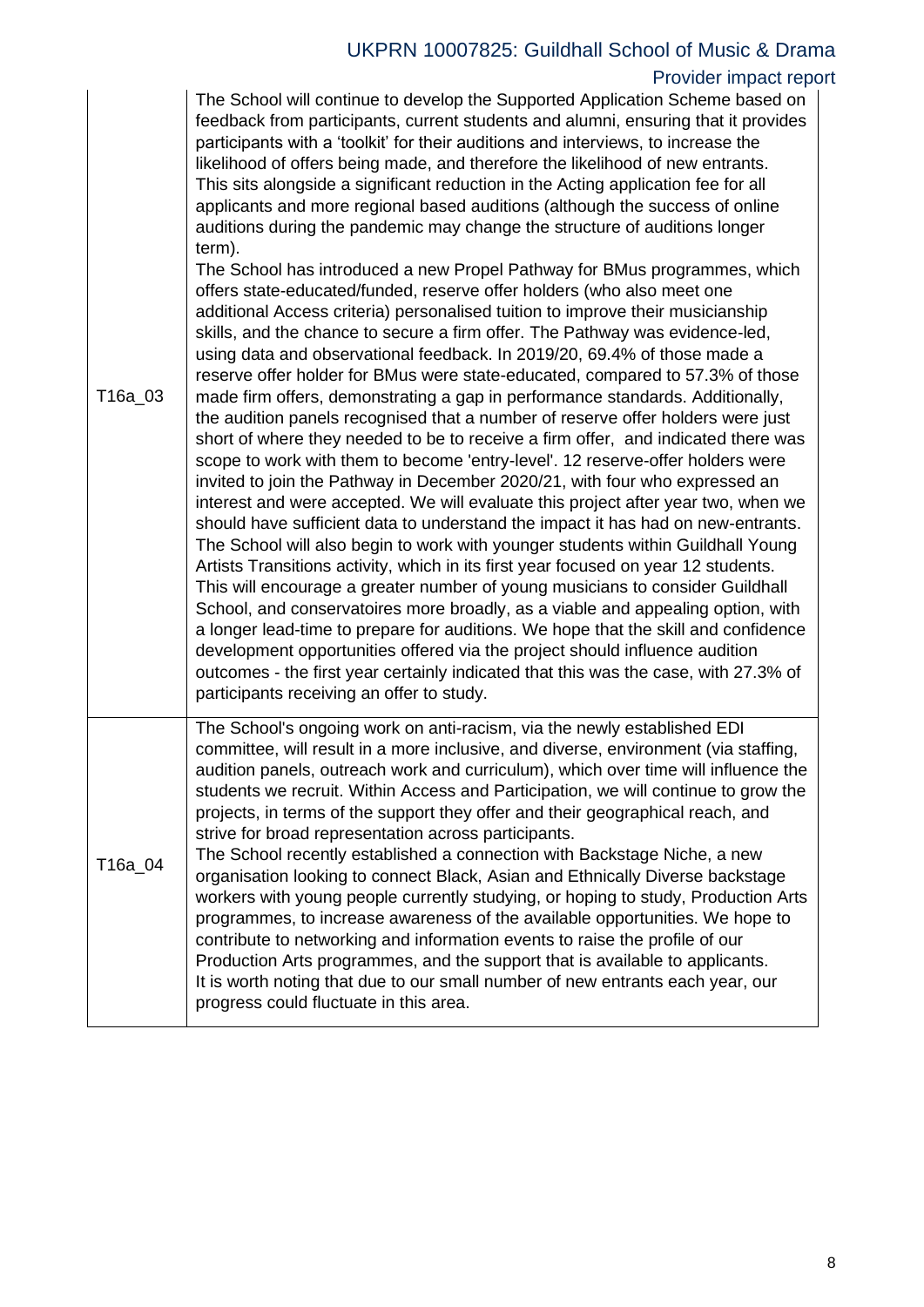| T16a_05 | In 2020/21, 24.5% of Supported Application Scheme Participants live in a<br>POLAR4 Quintile 1 or 2 postcode. Given our increased promotion nationwide,<br>and increased accessibility of the Access and Participation work online, we<br>expect to see this rise further over the next five years. POLAR4 will continue to<br>be an optional criterion for all Access and Participation projects going forward, as<br>we do not wish to exclude other young people who experience disadvantage,<br>and should benefit from the support.<br>The Propel Pathway, introduced for 2020/21, uses POLAR4 Quintile 1 and 2<br>home postcode as a flag of eligibility. There are four participants on the Pathway,<br>with two of them meeting this criterion. Given the direct link between participants<br>and entry, via 1:1 tuition, we expect this project will directly affect the number of<br>new entrants with an eligible POLAR4 home postcode.<br>Further, applicants for bursaries in our Guildhall Young Artists centres, who are<br>living in a low-income household and have a POLAR4 Quintile 1 or 2 home<br>postcode, will be prioritised for the financial support where shortlisting is required.                                                                                                                                                                                                                                                                                                                                                                                                                                                                                                                                                                                                                                                                                                                                                                                                                                                                                                                                                                                                    |
|---------|-----------------------------------------------------------------------------------------------------------------------------------------------------------------------------------------------------------------------------------------------------------------------------------------------------------------------------------------------------------------------------------------------------------------------------------------------------------------------------------------------------------------------------------------------------------------------------------------------------------------------------------------------------------------------------------------------------------------------------------------------------------------------------------------------------------------------------------------------------------------------------------------------------------------------------------------------------------------------------------------------------------------------------------------------------------------------------------------------------------------------------------------------------------------------------------------------------------------------------------------------------------------------------------------------------------------------------------------------------------------------------------------------------------------------------------------------------------------------------------------------------------------------------------------------------------------------------------------------------------------------------------------------------------------------------------------------------------------------------------------------------------------------------------------------------------------------------------------------------------------------------------------------------------------------------------------------------------------------------------------------------------------------------------------------------------------------------------------------------------------------------------------------------------------------------------------------------------------|
| T16a_08 | The School does not have a specific target in this area in the five year Plan;<br>however, we remain committed to ensuring high, and steady, retention rates of<br>all students. As the School sees more success in the recruitment of<br>underrepresented students, we may need to reinvest Access and Participation<br>funding into initiatives relevant to continuation and attainment, such as<br>transitional support, broader financial support and increased guidance during the<br>first year.                                                                                                                                                                                                                                                                                                                                                                                                                                                                                                                                                                                                                                                                                                                                                                                                                                                                                                                                                                                                                                                                                                                                                                                                                                                                                                                                                                                                                                                                                                                                                                                                                                                                                                          |
| T16b_01 | The necessary development of online short courses during the pandemic has<br>significantly broadened the possibilities in this area for the future. The team no<br>longer faces space restrictions; it can offer a wider range of courses throughout<br>the year and work with participants all over the world. Assuming that the UK<br>government is able to ease Covid-19 restrictions in line with the 'roadmap', the<br>School intends to run both online and on-site courses for 2020/21 (on-site in<br>summer only). A slight reduction in the overall programme and available places<br>will remain, to accommodate potential social distancing and as on-site courses<br>are not possible in the spring. Participation Bursaries will be available on 18 short<br>courses in 2020/21, with up to 50 places reserved for bursary holders. Bursaries<br>have already been awarded to eight young people, enabling participation in three<br>courses in the winter and spring terms. Given the increased accessibility of the<br>online provision, we expect to offer bursaries to eligible young people UK-wide,<br>which will increase the likelihood of meeting targets set in this area.<br>Additionally, the Guildhall Young Artists Division has recently introduced a short<br>courses offer, offering a six-week, online Composition course for young people.<br>Three GYA Access Bursary recipients received bursaries for this short course,<br>and we will continue to work with the division to identify where bursary funding<br>can be allocated in the future.<br>We are very confident that we will get back to pre-pandemic levels of<br>engagement in this area in 2020/21, assuming plans are possible within the<br>Covid-19 restrictions. It remains extremely beneficial to offer bursaries on<br>existing provision, given the high quality teaching available, the direct link<br>between the courses offered and the undergraduate programmes, and the link to<br>student recruitment. Across 2018/19 and 2019/20, 76.5% of bursary recipients<br>old enough to apply to the School submitted an application for the following year,<br>all via the Supported Application Scheme. |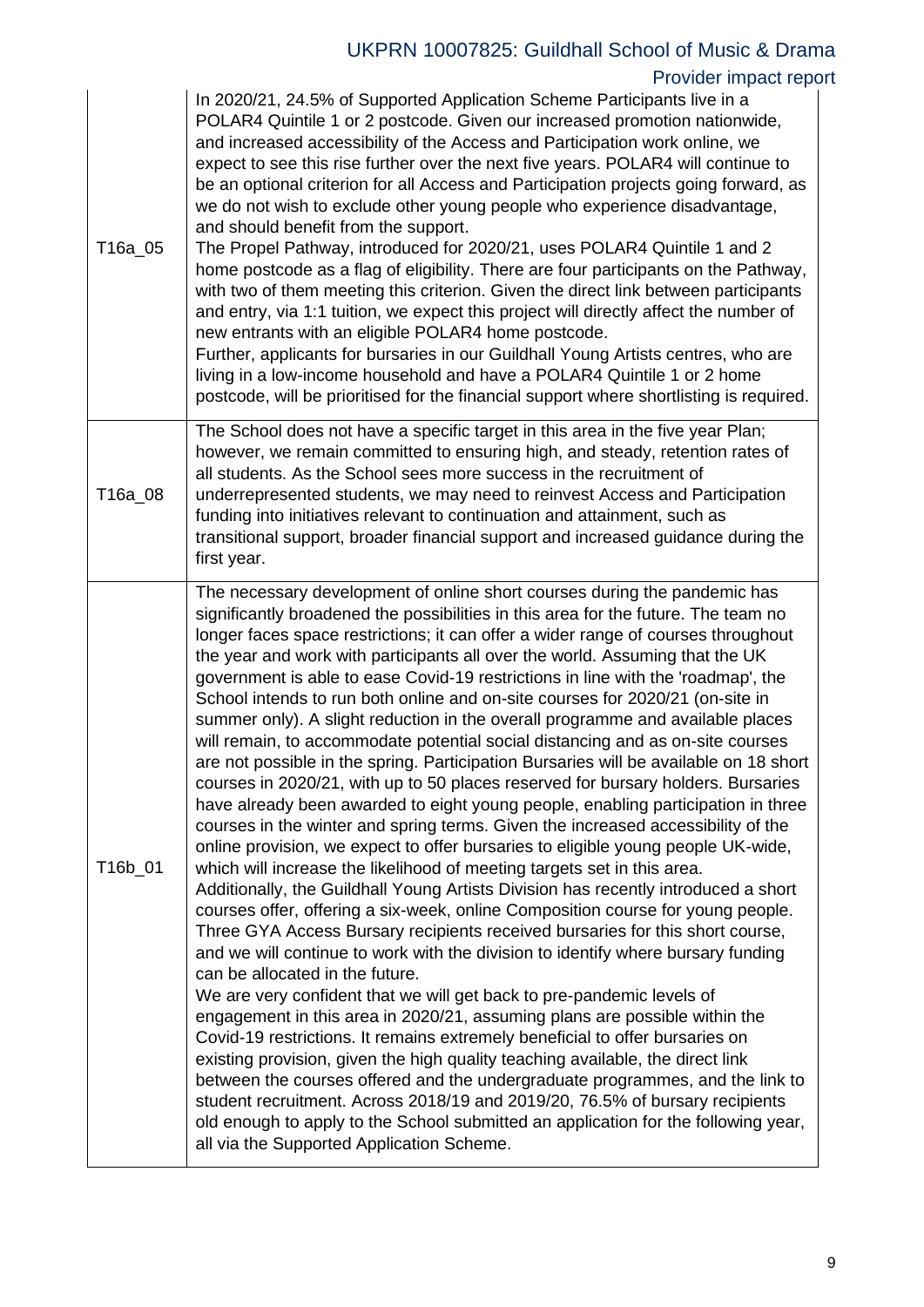| T16b_03 | We do not believe that such a broad target is reflective of good practice in<br>Access and Participation, nor of the direction that the work is taking in the<br>School, and will not be working to this going forward. Our projects have become<br>increasingly evidence-led, sustained and targeted, ensuring that we prioritise<br>quality of the intervention, and sustained engagement, over the quantity of<br>participants. We had already committed to phasing out this target by 2021/22,<br>and by doing so sooner we can reinvest the funds into targeted, sustained<br>activity that will benefit fewer young people, but should have a far greater impact<br>on access for underrepresented groups.<br>This 2019/20 target was linked to the delivery of activity in Creative Learning, the<br>School's joint division with the Barbican. Whilst continuing to maintain strong<br>artistic links with the Barbican, the School has recently confirmed its withdrawal<br>from 2020/21 onwards from Creative Learning. This is both in response to the<br>financial imperatives post pandemic, and to refocus its provision (i.e. all HE<br>provision to be located within the School, and all structured, long term training for<br>under 18s to be provided by the Guildhall Young Artist Division (GYA)). Due to<br>staff capacity, the division elected to withdraw from the delivery of broad Access<br>and Participation projects with immediate effect in autumn 2020, increasing our<br>need to reallocate funding to existing, sustained activity. Creative Learning will,<br>however, continue to lead on the National Open Youth Orchestra, the world's first<br>disabled led orchestra, which is part funded by Access and Participation. We are<br>confident that the withdrawal from Creative Learning will not impact negatively on<br>the delivery of the Access and Participation Plan, nor on the likelihood of meeting<br>our targets in the future. It is hoped, in fact, that the refocus towards all access<br>and participation activity being co-ordinated centrally via the Head of Access &<br>Participation, working directly with the HE departments, GYA and student<br>experience departments, will enable the School to be better placed to deliver to<br>its milestones with all activity targeted, evidence-led, sustained and evaluated<br>consistently. The School remains resolute in its commitment to Access and<br>Participation, as evidenced by the activity already underway for 2020/21. |
|---------|------------------------------------------------------------------------------------------------------------------------------------------------------------------------------------------------------------------------------------------------------------------------------------------------------------------------------------------------------------------------------------------------------------------------------------------------------------------------------------------------------------------------------------------------------------------------------------------------------------------------------------------------------------------------------------------------------------------------------------------------------------------------------------------------------------------------------------------------------------------------------------------------------------------------------------------------------------------------------------------------------------------------------------------------------------------------------------------------------------------------------------------------------------------------------------------------------------------------------------------------------------------------------------------------------------------------------------------------------------------------------------------------------------------------------------------------------------------------------------------------------------------------------------------------------------------------------------------------------------------------------------------------------------------------------------------------------------------------------------------------------------------------------------------------------------------------------------------------------------------------------------------------------------------------------------------------------------------------------------------------------------------------------------------------------------------------------------------------------------------------------------------------------------------------------------------------------------------------------------------------------------------------------------------------------------------------------------------------------------------------------------------------------------------------------------------------------------------------------------------------------------------------------------------------|
| T16b_05 | The success of the online provision may result in more flexible teaching in the<br>future - where significant travel to a centre is required, it could be possible to<br>offer a blended model with both online and on-site across alternate weeks,<br>making the training more accessible and viable long-term. The GYA Division is<br>also considering an online centre, offering only online training, which would be<br>accessible to young people nationwide. Travel bursaries will remain for young<br>people from low-income households living in rural areas, who would otherwise<br>struggle to attend in-person lessons.                                                                                                                                                                                                                                                                                                                                                                                                                                                                                                                                                                                                                                                                                                                                                                                                                                                                                                                                                                                                                                                                                                                                                                                                                                                                                                                                                                                                                                                                                                                                                                                                                                                                                                                                                                                                                                                                                                             |
| T16b_06 | We will continue to promote the short courses provision to our regional centres<br>and their partner schools and organisations. However, due to ongoing social<br>distancing restrictions, and the challenges that a Covid-19 outbreak would cause,<br>the School will not offer any on-site accommodation for short courses in 2020/21.<br>As a result, accommodation bursaries will not be offered to students in our<br>partner regions in 2020/21. We will continue to offer travel bursaries to those that<br>can feasibly travel to the School daily (e.g. young people in Peterborough), to be<br>assessed on a case-by-case basis. We endeavour to offer additional<br>Participation Bursaries to ensure the financial commitment in this area is not lost.<br>Young people in our regional centres will be given priority for online courses, with<br>London based students given priority for the on-site offer. Beyond 2020/21, we<br>hope to return to a consistent offer, and to once again offer accommodation and<br>travel support to young people in our partner regions.                                                                                                                                                                                                                                                                                                                                                                                                                                                                                                                                                                                                                                                                                                                                                                                                                                                                                                                                                                                                                                                                                                                                                                                                                                                                                                                                                                                                                                                     |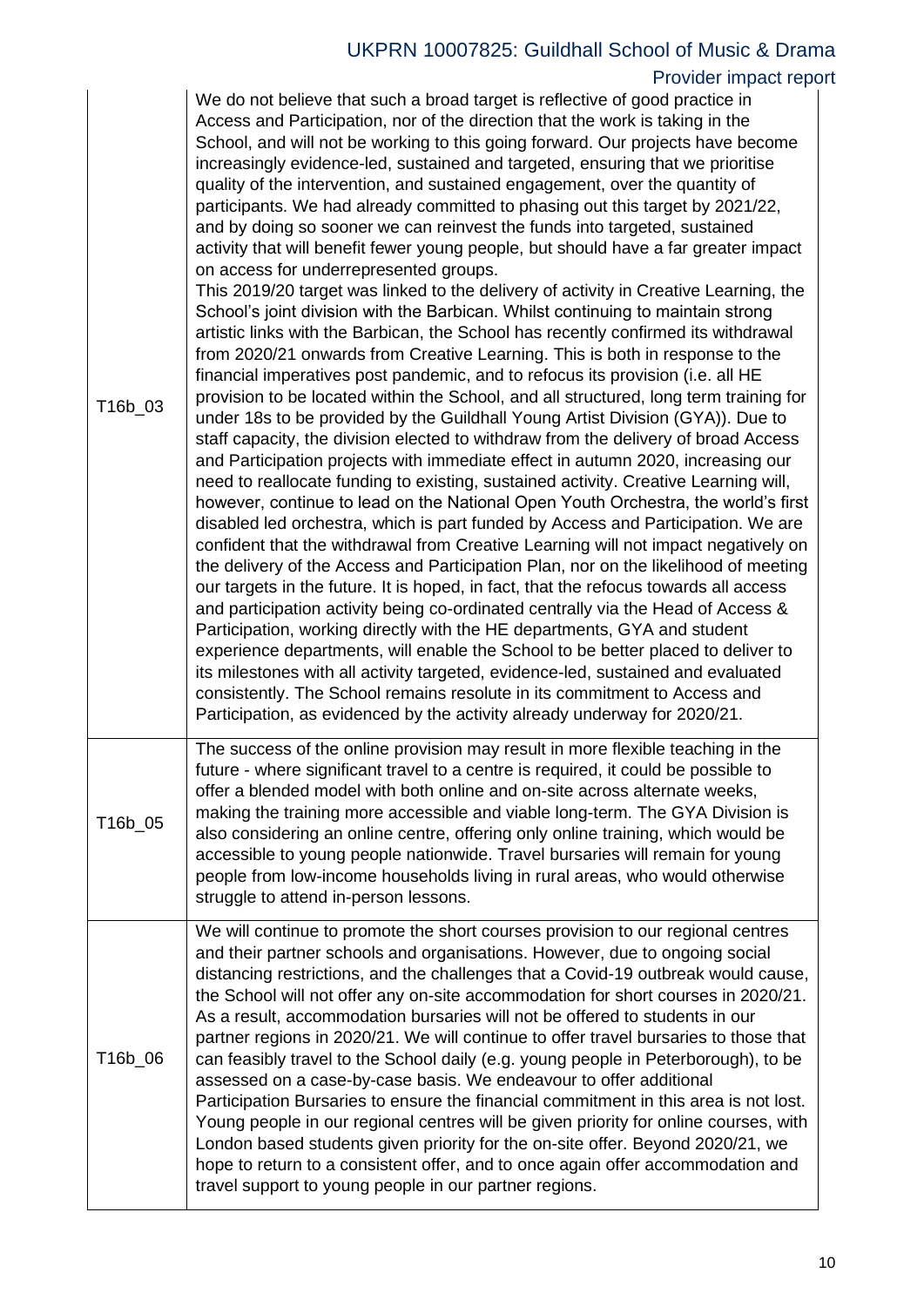| T16b_07 | The School is committed to ensuring every prospective applicant knows about<br>the Supported Application Scheme, and applies if they are eligible. Increased<br>promotion on social media, via newsletters, and a greater presence on our<br>webpages resulted in a 43.6% rise in the number of applicants on the Scheme in<br>2020/21. We have obtained excellent feedback in the first two years of the<br>scheme, which will form the basis of promotional material going forward. The<br>School is confident that this broader scheme is the right approach to improving<br>access, as it better prepares applicants for the competitive audition and interview<br>process, and vastly increases familiarity with the School - the application fee<br>waiver encouraged an application to the School, but did not influence an<br>applicant's ability to access a place. Although a target in this area is a useful<br>goal, we would like to move away from using it as a measure of success,<br>prioritising the quality of the provision and the likelihood of positive outcomes for<br>participants.<br>In the first year of the Scheme, teachers or youth workers referred applicants to<br>the Scheme, as they could vouch for their eligibility. For 2020/21 onwards, we<br>introduced a 'self-referral' application route to the Scheme, to encourage<br>applications from those without access to a suitable referee, such as mature<br>applicants, and applicants living in rural areas with limited performing arts<br>provision. This self-referral route was popular in its first year, accounting for<br>52.5% of applications. We expect this will support an ongoing increase in the<br>number of participants on the Supported Application Scheme. |
|---------|-------------------------------------------------------------------------------------------------------------------------------------------------------------------------------------------------------------------------------------------------------------------------------------------------------------------------------------------------------------------------------------------------------------------------------------------------------------------------------------------------------------------------------------------------------------------------------------------------------------------------------------------------------------------------------------------------------------------------------------------------------------------------------------------------------------------------------------------------------------------------------------------------------------------------------------------------------------------------------------------------------------------------------------------------------------------------------------------------------------------------------------------------------------------------------------------------------------------------------------------------------------------------------------------------------------------------------------------------------------------------------------------------------------------------------------------------------------------------------------------------------------------------------------------------------------------------------------------------------------------------------------------------------------------------------------------------------------------------------------------------------------------------|
| T16b_08 | The School recognises the importance of intensive partnerships with schools and<br>colleges, and the impact that this can have on engagement and applications.<br>However, we intend to broaden this work to include partnerships with theatre<br>groups and youth training programmes, as participants in these programmes are<br>generally more engaged, more responsive in workshops, and ready for the<br>application and audition process at a conservatoire, or at least headed in that<br>direction if younger. Many young people have turned to such organisations in the<br>last twelve months, in the hope of developing new skills and having a creative<br>outlet during the pandemic, further increasing their importance.                                                                                                                                                                                                                                                                                                                                                                                                                                                                                                                                                                                                                                                                                                                                                                                                                                                                                                                                                                                                                                 |
| T16b_09 | The School recognises the importance of intensive partnerships with schools and<br>colleges, and the impact that they can have on engagement and applications.<br>However, we intend to broaden this work to include partnerships with theatre<br>groups and youth training programmes, as participants in these programmes are<br>generally more engaged, more responsive in workshops, and ready for the<br>application and audition process at a conservatoire. Working with youth training<br>programmes is particularly important for Music, as the high level of pre-entry<br>training is far more likely to be offered via a Music Hub or organisation like Sage<br>Gateshead, than via a state school - particularly in light of the pandemic<br>(https://www.theguardian.com/education/2020/dec/06/music-education-in-uk-<br>schools-devastated-by-pandemic-survey-finds).<br>In addition to increased engagement with schools, colleges and youth training<br>programmes, we will continue to offer opportunities directly to individuals, so that<br>prospective applicants not currently in education, or who are the only person<br>considering a conservatoire education in their place of study, are not<br>disadvantaged. Ideally, we would like to see sustained progression on projects -<br>a young person might attend a first School workshop via their college, but then<br>go on to attend a performance, apply for a Participation Bursary and attend a<br>short course, and eventually join the Supported Application Scheme when                                                                                                                                                                                                              |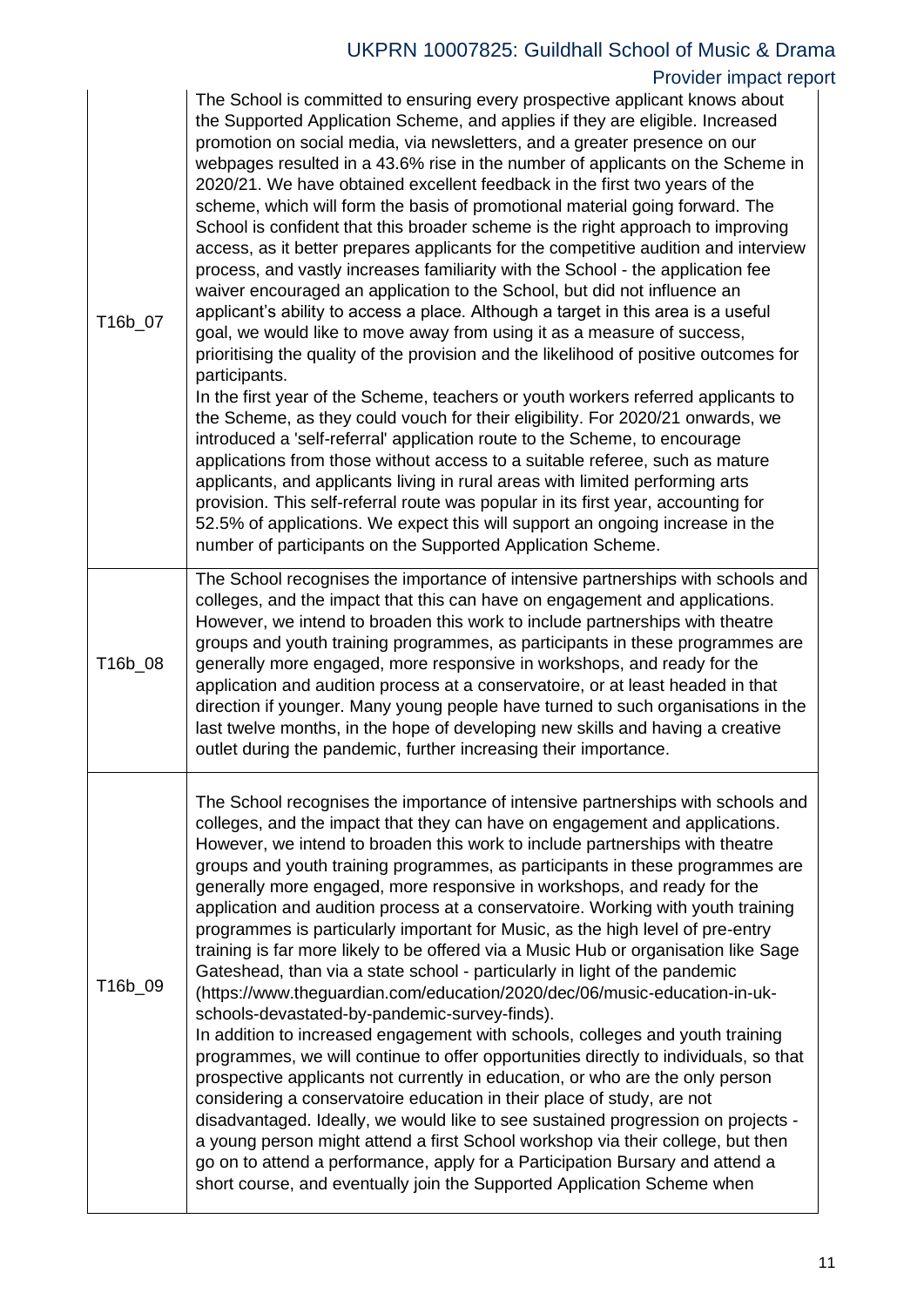### Provider impact report

applying to the School. This progression is only possible if they can benefit from the support outside of their school or college.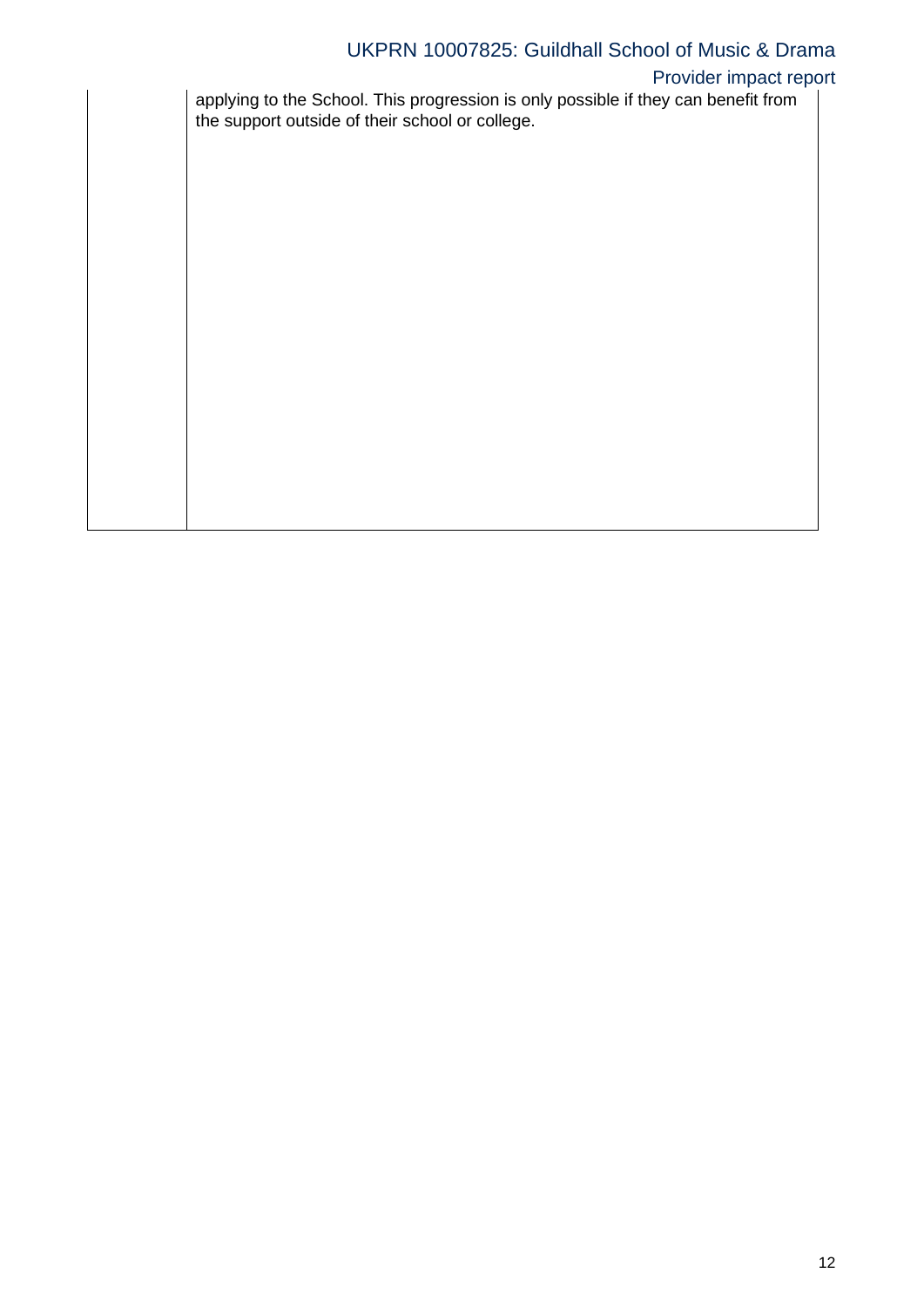# **5. Confirmation**

Guildhall School of Music & Drama confirms that:

| Student engagement                                                                                                                                                                                                                                          |  |  |  |
|-------------------------------------------------------------------------------------------------------------------------------------------------------------------------------------------------------------------------------------------------------------|--|--|--|
| Have you worked with your students to help them complete the access and participation plan<br>monitoring student submission?                                                                                                                                |  |  |  |
| Yes                                                                                                                                                                                                                                                         |  |  |  |
| Have you engaged with your student body in the design, evaluation, and monitoring of the plan?                                                                                                                                                              |  |  |  |
| Yes                                                                                                                                                                                                                                                         |  |  |  |
| Verification and sign off                                                                                                                                                                                                                                   |  |  |  |
| Guildhall School of Music & Drama has confirmed that the information included in this impact<br>report is accurate, that it has been compiled in line with OfS guidance, and that it is being<br>submitted on behalf of the governing body of the provider. |  |  |  |
| Yes                                                                                                                                                                                                                                                         |  |  |  |
| Accountable officer sign off                                                                                                                                                                                                                                |  |  |  |
| Name<br>Lynne Williams                                                                                                                                                                                                                                      |  |  |  |
| Position<br>Principal of Guildhall School of Music & Drama                                                                                                                                                                                                  |  |  |  |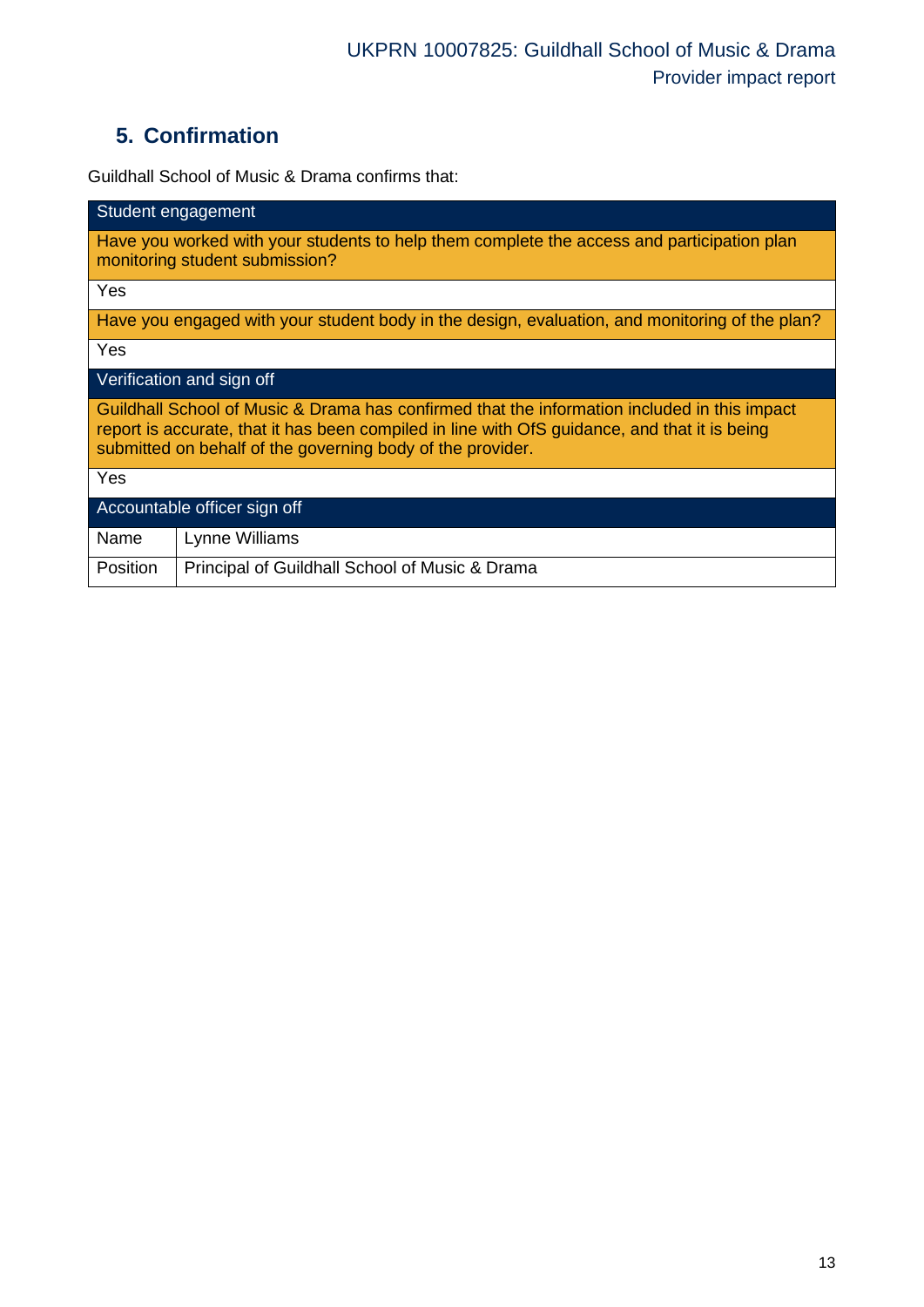### **Annex A: Commentary on progress against targets**

Guildhall School of Music & Drama's commentary where progress against targets was less than expected.

### **Target reference number: T16a\_01**

How have you met the commitments in your plan related to this target?

The School has not met the commitments in the 19/20 Plan in relation to this target. There were 2326 UK, new entrant applicants in 2019/20. Of these, 1756 declared a state school as their last place of education, or had been awarded MDS funding at an independent school/non-state school.

Have you taken any additional steps other than that detailed in the plan to reach the selected milestone?

In 2019/20, the School implemented several new projects not outlined in the Plan, designed to increase the number of applications received by state educated students. These include the UK-wide expansion of fee waivers via the Supported Application Scheme, thereby encouraging more applications from young people likely to be state-educated, and Guildhall Young Artists Transitions, a music project specifically for year 12 state-educated musicians in our under 18 provision offered by Guildhall Young Artists Division (GYA). We also introduced a new summer project, Monologue Bootcamp, to prepare eligible young people for acting auditions, and implemented UniBuddy, allowing prospective students nationwide an opportunity to communicate with staff and students at the School, in the absence of Open Days. We expect that over time, these projects will support an increase in applications, by raising awareness of the undergraduate programmes and ensuring there are no barriers to applying.

### **Target reference number: T16a\_02**

How have you met the commitments in your plan related to this target?

The School has not met the commitments in the 19/20 Plan in relation to this target. Of the 2326 applicants, 300 identified as Black, Asian or Ethnically Diverse on their application.

Have you taken any additional steps other than that detailed in the plan to reach the selected milestone?

The School ran and implemented several new projects, designed to support an increase in applications from all underrepresented groups, outlined elsewhere. In July 2020, we ran the three week 'Monologue Bootcamp', and implemented an eligibility criterion for ethnicity for the first time. It was not an essential criterion - participants were required to meet two of six Access relevant criteria. 91.7% of participants on this project identified as Black, Asian or Ethnically Diverse with 81.8% of these participants submitting an application to the School for 2021 entry. Introducing an ethnicity criterion also enabled the collection of ethnicity data at project level. Previously ethnicity data was not collected, or collected sporadically at application, within an optional equal opportunities section, and so we could not reliably evaluate the impact of the projects on those identifying as Black, Asian or Ethnically Diverse. Access to this data will enable an evidence-led approach when it comes to project development and promotion, allow us to address gaps in participation at project level between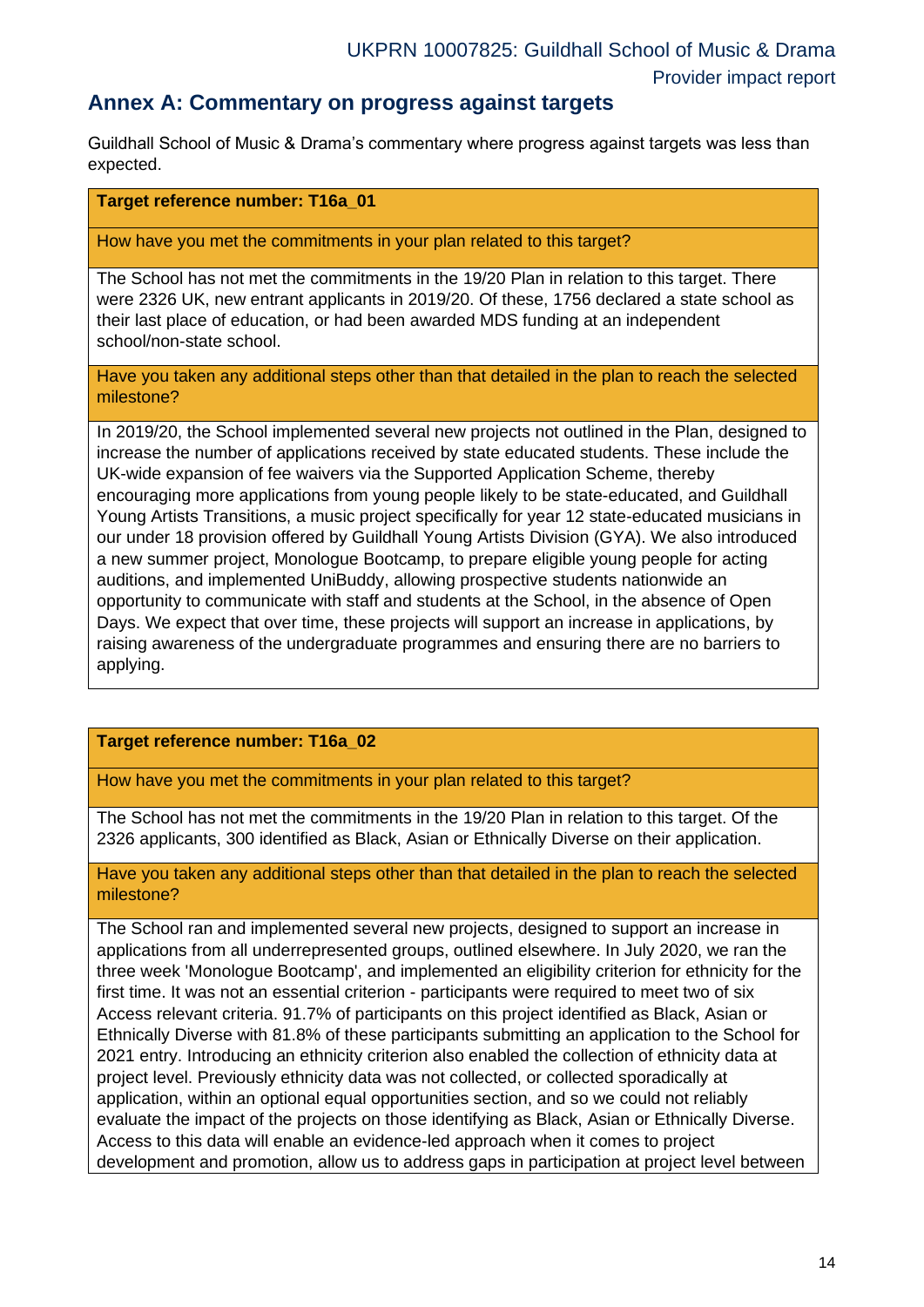different ethnicities, and help us recognise if young people of particular ethnicities are more or less likely to apply to the School following an intervention.

#### **Target reference number: T16a\_03**

How have you met the commitments in your plan related to this target?

The School has not met the commitments in the 19/20 Plan in relation to this target. Of the 140 new entrants who were UK domiciled, 107 were state educated, or received MDS funding at an independent school.

Have you taken any additional steps other than that detailed in the plan to reach the selected milestone?

The 2019/20 Plan outlines application fee waivers as a measure, but in September 2019 the School instead launched the Supported Application Scheme (referenced in the 5-year APP), which offers the fee waiver, alongside significant support for participants, including regular advice and guidance and invitations to events, performances and workshops. The objective of the Scheme is to equip participants with the knowledge, skills and confidence needed to succeed in the very competitive audition and interview process, after recognising that a fee waiver in and of itself did not increase the likelihood of an applicant experiencing success at audition and the likelihood of an offer. Of the offers made for the Acting programme in July 2020, 50% were made to applicants who had actively participated in the scheme. All scheme participants accepting offers in 2020 had attended multiple workshops, and some confirmed that these experiences were behind their decision to accept a place, as they made the school "accessible" and it felt "familiar and comfortable". Due to the limited places available on each undergraduate programme, and the high standard of entry, which applicants must demonstrate via the audition or interview process, progress towards targets in this area may fluctuate in the future. However, we are confident that the Supported Application Scheme will have a positive impact for state-educated/state-funded applicants, who might otherwise be underprepared for the process, given the progress in the first year.

#### **Target reference number: T16a\_04**

How have you met the commitments in your plan related to this target?

The School has not met the commitments in the 19/20 Plan in relation to this target. Of the 140 new entrants who were UK domiciled, 17 identified as Black, Asian or Ethnically Diverse.

Have you taken any additional steps other than that detailed in the plan to reach the selected milestone?

As above, the School implemented new Access and Participation activity in 2019/20, including the Supported Application Scheme and Monologue Bootcamp, and the inclusion of an ethnicity criterion in the latter resulted in 91.7% of participants who identified as Black, Asian or Ethnically Diverse.

Additionally, the School invested heavily in anti-racism work in 2019/20, in light of the Black Lives Matter movement, to address and dismantle racism in the School. This work is ongoing, and over time will result in a richly diverse, inclusive and supportive environment, with greater representation in our teaching staff and audition panels, and a broader, decolonised curriculum. This in turn could lead to an increase in the number of Black, Asian and Ethnically Diverse young people applying, receiving and accepting offers across all programmes.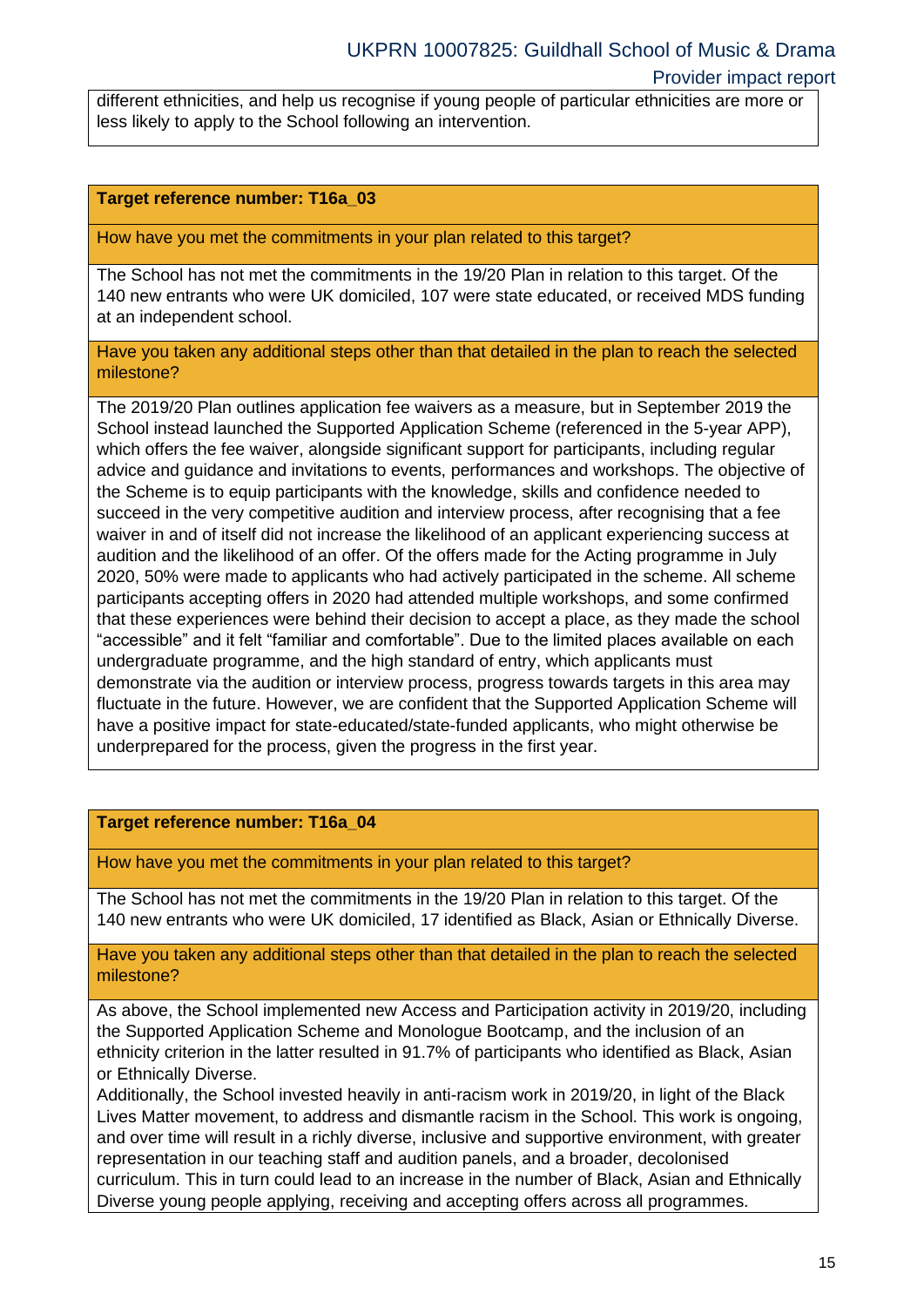#### Provider impact report

The Acting department has already undertaken work to ensure that the audition panels are more representative of the people they are auditioning, to ensure applicants are as comfortable as possible whilst auditioning, and able to deliver a strong performance. The department has a strong record of making offers to Black, Asian and Ethnically Diverse applicants in recent years, at 47.8% for 2019/20. Elsewhere in the School, applications and offers are both low for Black, Asian and Ethnically Diverse applicants, although offers are largely reflective of the applications received. In Production Arts, this was at 7.3% and 7.5% respectively in 2019/20. The School joined Stage Sight in 2019/20, outlining the department's commitment to increasing diversity on the Production Arts programme, which we hope will help us reach more ethnically diverse applicants. Within Music, 13.7% of applicants declared that they are Black, Asian or Ethnically Diverse, with 12.7% made offers. Please note that in line with the performing arts sector, the School has ceased to use the terms Black, Asian or Minority Ethnic and BAME where not necessary for reporting requirements, instead progressing to use Black, Asian and Ethnically Diverse, as suggested in the #BAMEOver report: https://incarts.uk/%23bameover-the-statement.

#### **Target reference number: T16a\_05**

How have you met the commitments in your plan related to this target?

The School has not met the commitments in the 19/20 Plan in relation to this target. Please note, we have used POLAR4 data, as we do not have POLAR3 data on HESA.

Have you taken any additional steps other than that detailed in the plan to reach the selected milestone?

The Supported Application Scheme has two geographical criteria - applicant lives in a home postcode that is POLAR4 Quintile 1-2, or lives in a home postcode that is IMD Decile 1-4 (given the inconsistencies in the POLAR4 data in London). Applicants must also meet financial criteria, and then one of six optional criteria, which is where the postcode criteria sit not all participants have an eligible home postcode, but many do. 18.9% of applicants on the Scheme in 2019/20 had an eligible POLAR4 postcode - a significant increase on the 5.3% of those who received a fee waiver in 2018/19 when the offer was mostly limited to London. Given our small numbers, and that 50% of the student population had a Quintile 5 home postcode in 2019, it is important that we accept both quintile 1 and 2 as eligible, and aggregate this data, so that we can effectively measure our impact in this area. Given the lack of on-site Open Days in 2019/20, the School invested in UniBuddy, allowing for safe online interactions between prospective students and staff and students. Of the UK based, undergraduate prospects signed up in the first quarter, 12.1% had a home postcode that was POLAR4 Q1-2. This platform will be important to our continued engagement with young people in these areas, particularly whilst restrictions remain in place.

#### **Target reference number: T16a\_08**

How have you met the commitments in your plan related to this target?

The School has not met the commitments in the 19/20 Plan in relation to this target.

Have you taken any additional steps other than that detailed in the plan to reach the selected milestone?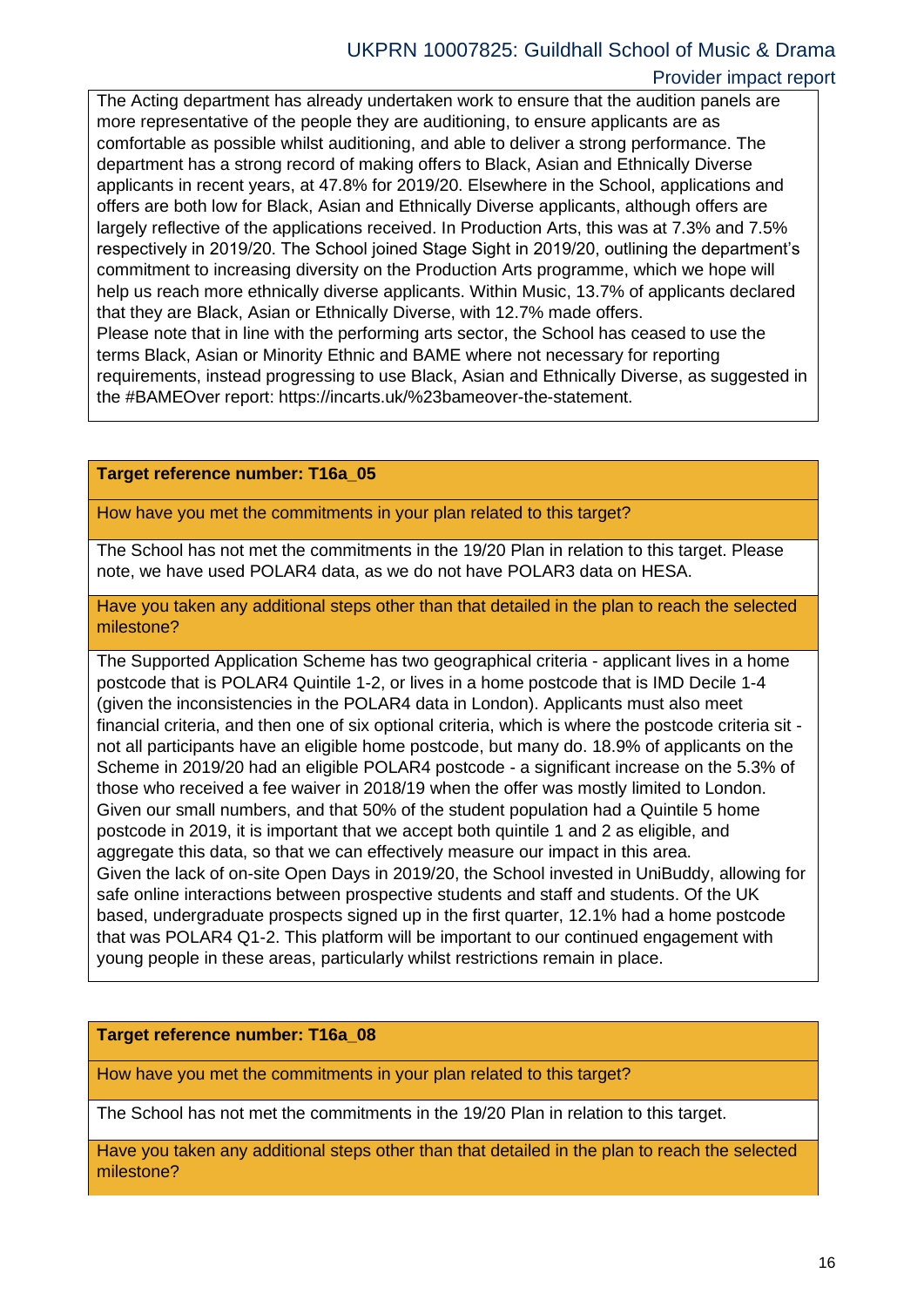### Provider impact report

The performance pertains to a very small number of students, and so it is impossible to identify whether this is a trend of concern. The School has significant support available to all students via departments and the Student Experience Directorate, with the support more important than ever in 2019/20, given the disruption that students faced. Students considering withdrawing because of the pandemic were encouraged to intermit where appropriate, and financial support was available via the hardship fund, with the panel meeting 3x more regularly since March 2020.

### **Target reference number: T16b\_01**

How have you met the commitments in your plan related to this target?

The School did not meet this target due to the Covid-19 pandemic. Please note that assisted places were rebranded as Participation Bursaries for 2019/20, to give the awards a stronger identity, and avoid confusion with GYA funding, also referred to as assisted places internally and elsewhere in the Plan.

Have you taken any additional steps other than that detailed in the plan to reach the selected milestone?

Due to the Covid-19 pandemic, on-site short courses and summer schools were cancelled for the spring term, and a limited offer moved online for the summer term. There were fewer programmes available overall, and due to the online format, fewer places available - one of the largest courses, Jazz and Rock Week, typically accommodates 120-150 participants and so Participation Bursaries on this course are unlimited, but this was completely cancelled in 2019/20, as it was unsuitable for the online format. In 2018/19, there were 22 on-site courses eligible for a Participation Bursary, and in 2019/20 only 9 which were eligible (-59%). In 2018/19, we offered bursaries to 42 young people, so 19 is -54.8% comparatively, a smaller decrease than we might have anticipated given the decrease in eligible courses. We did also host the Monologue Bootcamp three-week summer course within the Access and Participation team, working with 12 young people from low-income households - inclusion of this project takes us to 31 places, and on target.

### **Target reference number: T16b\_03**

How have you met the commitments in your plan related to this target?

The School did not meet this target.

Have you taken any additional steps other than that detailed in the plan to reach the selected milestone?

This target referred to general outreach via the community work delivered by Creative Learning, the joint division with the Barbican. Primarily, this work relied on on-site activity, which was not possible from March 2020 due to the pandemic. No progress was made towards this target prior to the pandemic, as the Creative Learning team had focused on the delivery of the Decoda project, working with 1650 young people in Newham. Numbers for this project are attributed to the following target, given Newham was a target borough for the division.

521 is the total number of young people and their families benefitting from free tickets to performances, attending workshops, interacting with UniBuddy and asking questions at the Making the Leap HE Fair, which was specifically offered to schools with a high proportion of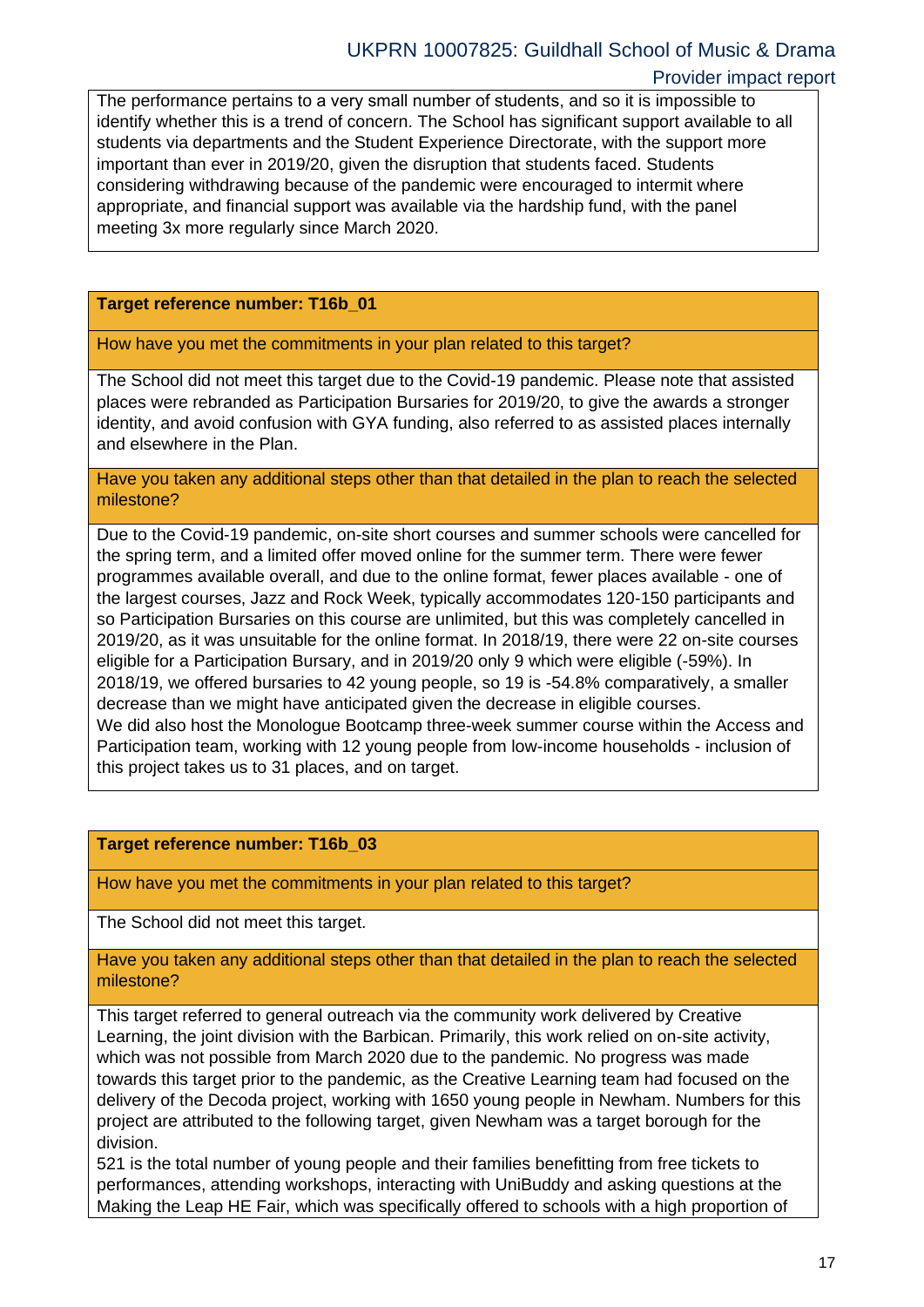students receiving Free School Meals. The Access and Participation team facilitated all of these activities. We have not included Supported Application Scheme participants, or the recipients of Participation or GYA Bursaries, as they are included in headcounts elsewhere in the submission.

### **Target reference number: T16b\_05**

How have you met the commitments in your plan related to this target?

The School did not meet this target, as the number of young people requiring bursaries did not amount to the maximum funding available. Success for this target varies year on year, depending on the need of the families, and the distance that they must travel for lessons. All travel bursaries in 2019/20 were offered in Taunton, where this is a greater barrier to training.

Have you taken any additional steps other than that detailed in the plan to reach the selected milestone?

This funding was available to any families that needed it in 2019/20. Teaching in all under-18 centres moved online in March 2020 due to the pandemic, and therefore travel funding was not required. Some centres did offer access to technology in place of travel funding support

**Target reference number: T16b\_06**

How have you met the commitments in your plan related to this target?

The School did not meet this target due to the Covid-19 pandemic.

Have you taken any additional steps other than that detailed in the plan to reach the selected milestone?

The School did not offer on-site short courses in 2019/20, due to the Covid-19 pandemic, and so travel and accommodation support was not required. Online courses were promoted to each GYA centre so that young people in the regions were still able to access them.

**Target reference number: T16b\_07**

How have you met the commitments in your plan related to this target?

The School did not meet this target.

Have you taken any additional steps other than that detailed in the plan to reach the selected milestone?

In 2019/20, application fee waivers were brought into the Supported Application Scheme, offering advice and guidance and access to workshops, alongside the free application. Although the headcount of fee waivers is one down compared to 2018/19, the time and financial investment in these applicants was significantly higher, and we saw some positive progress. Of note:

- The scheme enabled us to offer free applications nationally for the first time, resulting in a 100% increase in the number or schools and organisations referring young people, with 50% of these organisations based outside of London.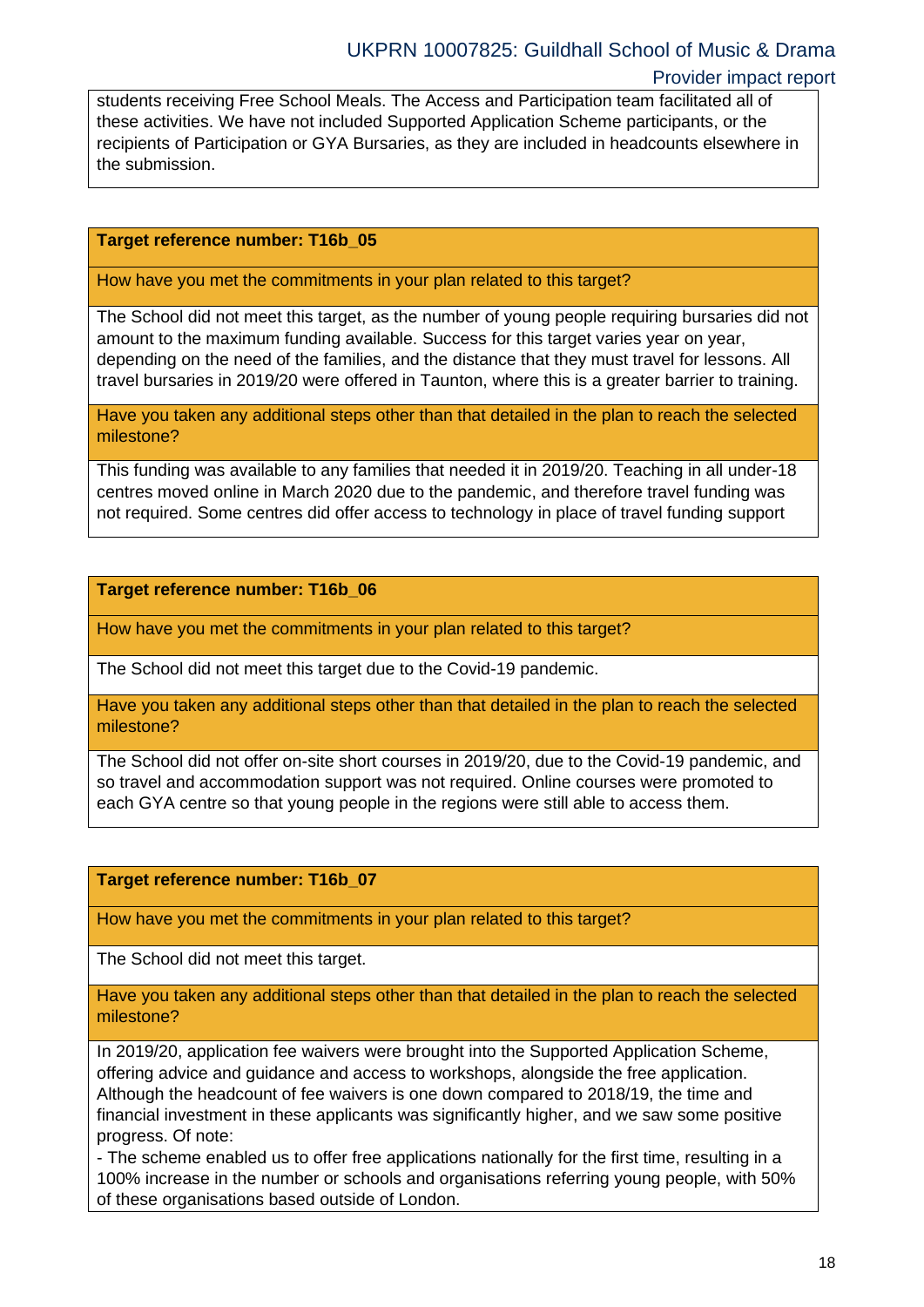- We saw a 133% increase in the number of free applications used for BMus applications.

- 50% of Acting offers were made to applicants who had benefitted from the Scheme.

- 11 students enrolling in September 2020 benefitted from the Scheme (+10% on fee waiver new entrants in 2018/19)

#### **Target reference number: T16b\_08**

How have you met the commitments in your plan related to this target?

The School did not meet this target.

Have you taken any additional steps other than that detailed in the plan to reach the selected milestone?

The School worked closely with BRIT School and Whitefield School, and with participants on National Youth Theatre Playing Up (level 3 qualification), but due to the pandemic we were unsuccessful in establishing partnerships with other London based schools or colleges. However, we did work very closely with youth training programmes at Open Door, Theatre Royal Stratford East and London Music Fund. Inclusion of these partnerships would take us above target.

#### **Target reference number: T16b\_09**

How have you met the commitments in your plan related to this target?

The School did not meet this target for 2019/20.

Have you taken any additional steps other than that detailed in the plan to reach the selected milestone?

Prior to the pandemic, the School was making good progress towards this target - activity was scheduled for the Sage Gateshead Young Musicians' Programme, which would also see engagement with schools in the North East, and a large sixth form college in Norwich attended events at the School and in their region. We had connected with a schools network in Norfolk, who shared details of our Open Day and free coach service from the region, resulting in 29 bookings from young people from ten schools. We were also making headway in establishing Access and Participation engagement with schools linked to our GYA regional centres partnerships successfully established and maintained by the Head of GYA Regional Centres. However, all scheduled activity was cancelled in March 2020 due to the pandemic, and progress in partnership building was halted as teaching staff responded to the needs of their pupils. Previously fruitful partnerships with theatre groups and youth organisations were also challenged, as a large number of staff in this area were furloughed. However, the reduction in contact with schools, colleges and youth organisations resulted in increased promotion directly to programme participants, and so young people were more likely to benefit from multiple interventions. E.g., Participation Bursaries were promoted to unsuccessful 2019/20 Supported Application Scheme participants, resulting in five receiving a bursary to attend an online course, and then reapplying for 2020/21 entry.